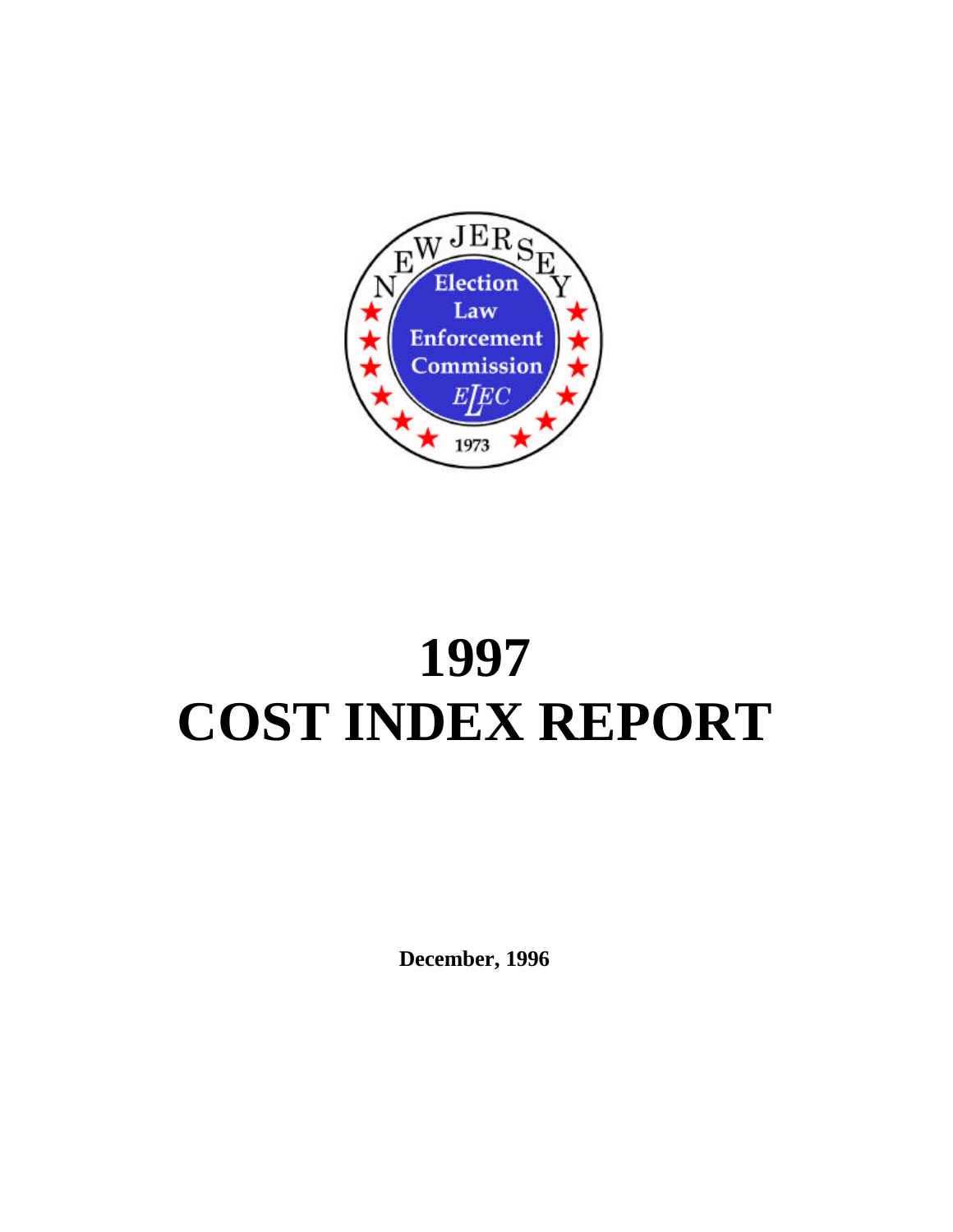

#### **ELECTION LAW ENFORCEMENT COMMISSION**

**RALPH V. MARTIN Chair**

**DAVID LINETT Vice Chair**

**PAULA A. FRANZESE Commissioner**

Respond to: CN-185 Trenton, New Jersey 08625-0185

(609) 292-8700

**FREDERICK M. HERRMANN, Ph.D. Executive Director**

> **JEFFREY M. BRINDLE Deputy Director**

**GREGORY E. NAGY Legal Director**

**JAMES P. WYSE Counsel**

**December, 1996**

#### **Dear Members of the Legislature:**

This "1997 Cost Index Report" is presented to you in response to the Commission's statutory mandate. It is unique because, for the first time, the adjustments to the limits and thresholds in the New Jersey Campaign Contributions and Expenditures Reporting Act (N.J.S.A. 19:44-A-1, *et seq.*) based upon the statutory quadrennial campaign cost index include non-gubernatorial candidates and committees as well as gubernatorial candidates. The Commission therefore reports the changes applicable to all candidates and committees for the four-year period beginning in 1997.

The Commission believes that the quadrennial campaign cost adjustment process, first proposed as an improvement to New Jersey's innovative gubernatorial public financing program, remains essential as a tool to keep the Campaign Reporting Act responsive to economic change. Based upon its experience in administering the Act and the cost adjustment process, this report also presents for your consideration recommendations for further improvement.

The Commission is proud to offer this report in its continuous effort to serve the citizens of New Jersey.

Ralph V. Martin, Chair

David Linett, Vice Chair

Paula A. Franzese, Commissioner

\_\_\_\_\_\_\_\_\_\_\_\_\_\_\_\_\_\_\_\_\_\_\_\_\_\_\_\_\_\_\_\_\_\_\_\_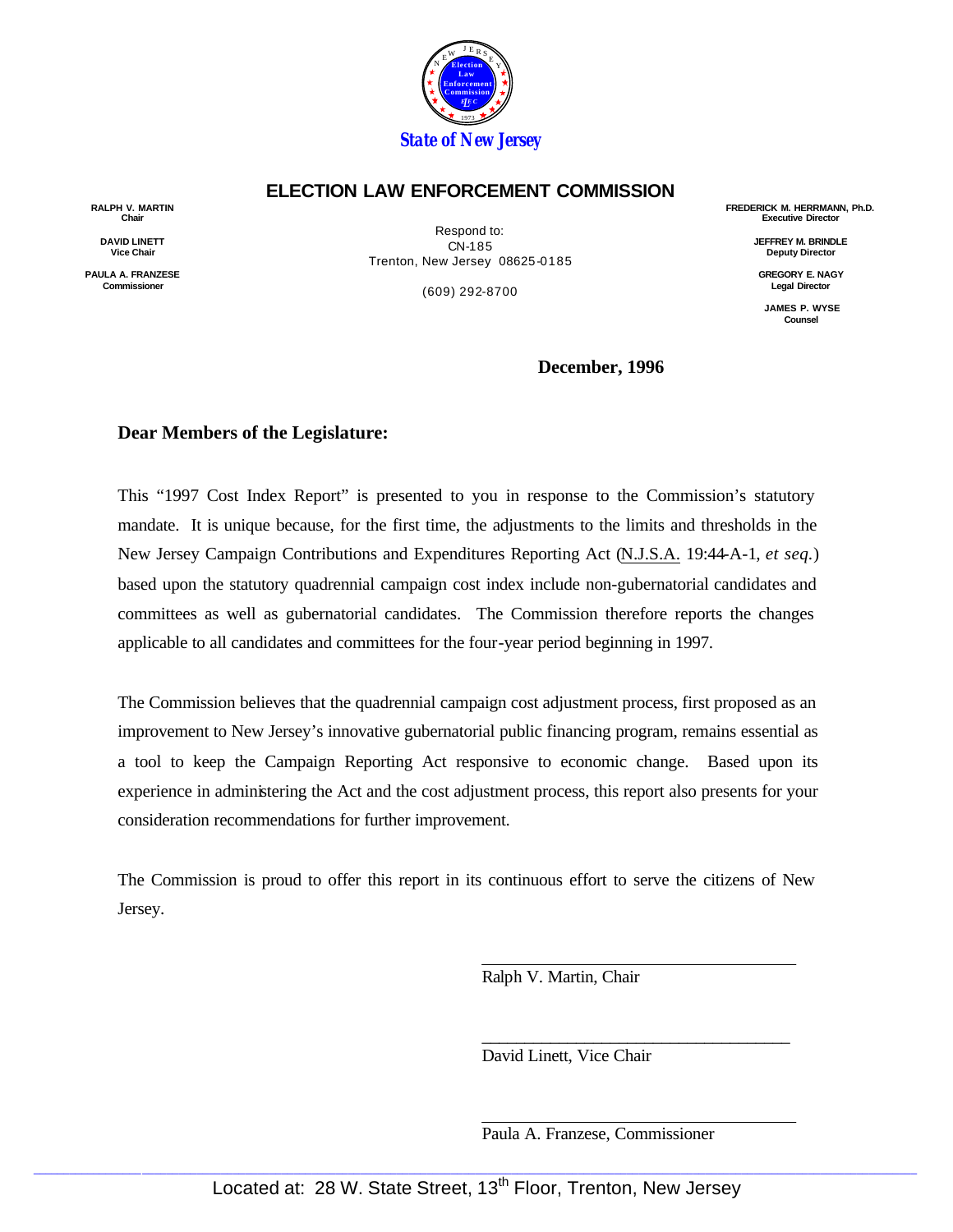#### **ACKNOWLEDGEMENTS**

The preparation of the second Cost Index Report rests upon past as well as current Commission efforts. The historical analysis by the Commission and the staff of the gubernatorial public financing program of gubernatorial elections from 1977 through 1993 was the necessary basis for this work. The Commission therefore wishes to acknowledge the efforts of all those staff members, past and present, whose work is reflected here.

Director of Public Financing and Deputy Legal Director Nedda Gold Massar authored this study. Her outstanding work administering the 1989 and 1993 programs as well as her efforts on this report and her analysis of the 1989 election previously published by the Commission are major contributions to the success of New Jersey's nationally acclaimed gubernatorial public financing law.

The Commission's 1988 "Gubernatorial Cost Analysis Report" prepared by Commission Deputy Director Jeffrey M. Brindle was the theoretical and analytical foundation for this document. His support and the review, editorial direction, and continuous guidance provided by Executive Director Frederick M. Herrmann and Legal Director Gregory E. Nagy made this report possible.

Economic data was graciously provided to the Commission by the staff of the Office of Economic Research of the New Jersey Department of Commerce and Economic Development. Valuable historical information and direction were again supplied by Rodney Nebocat of McCann-Erickson, Inc.

Without the talents of Administrative Assistant Elbia Zeppetelli, this text could never have been produced in its polished, professional fashion.

For further information about gubernatorial public financing in New Jersey and related campaign finance issues, the Commission recommends the "COGEL Campaign Financing and Lobbying Bibliography" compiled by Executive Director Herrmann.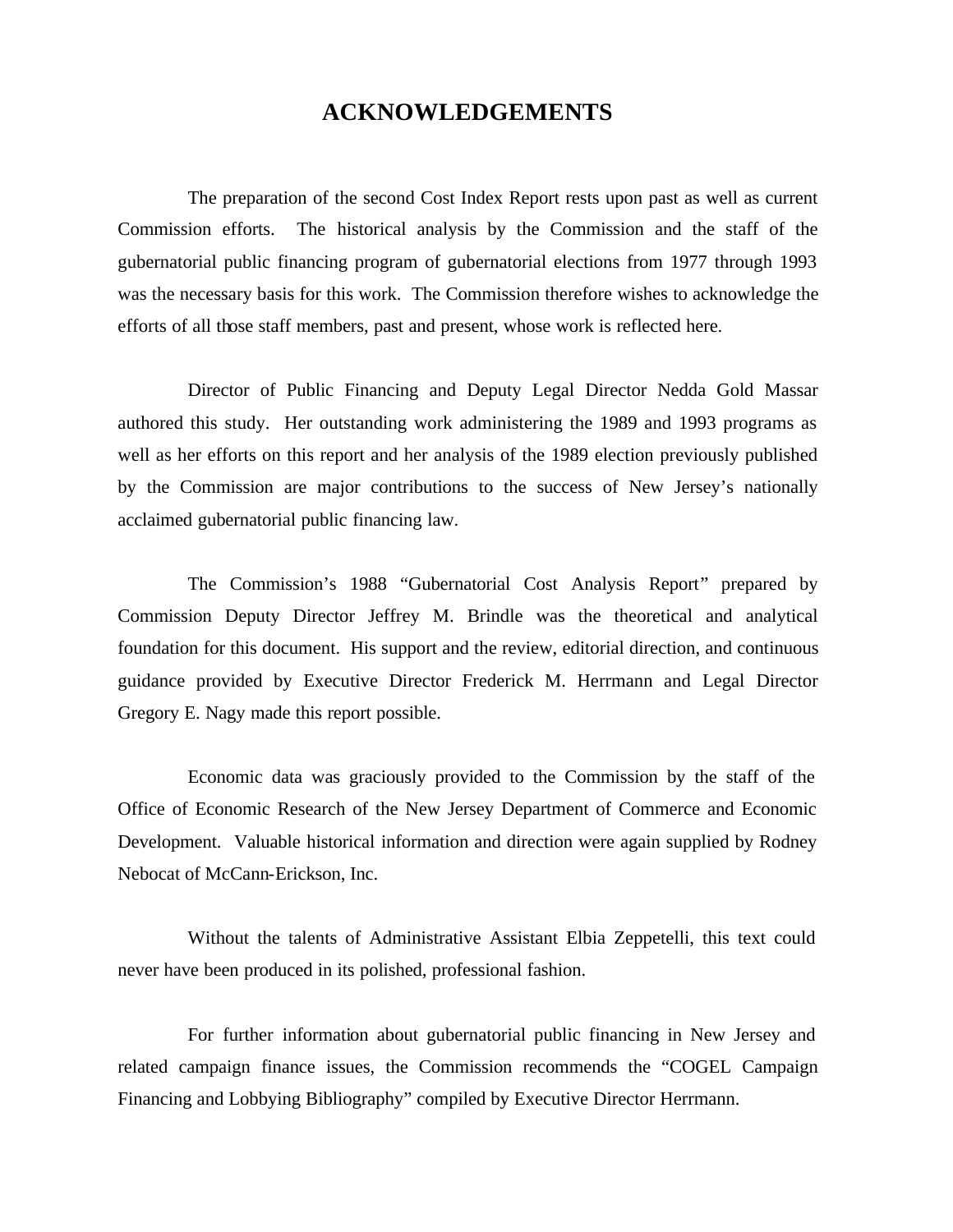## **TABLE OF CONTENTS**

|           | Adjusted Contribution Limits for Non-gubernatorial Candidates and                                       |  |
|-----------|---------------------------------------------------------------------------------------------------------|--|
|           |                                                                                                         |  |
| Table I   | Major Expenditure Components as a Percentage of Total<br>Campaign Expenditures: 1973-1993 Gubernatorial |  |
| Table II  | Comparison of Expenditures by Type of Expenditure for<br>1989 and 1993 General Election Gubernatorial   |  |
|           |                                                                                                         |  |
| Table III | <b>Cost-Per-Thousand Mass Communication Percentage</b>                                                  |  |
|           |                                                                                                         |  |
| Table IV  | Consumer Price Index for All Urban Consumers: Monthly                                                   |  |
|           |                                                                                                         |  |
|           | PUBLIC COMMENTS CONCERNING THE PROPOSED 1997 COST INDEX                                                 |  |
|           |                                                                                                         |  |
|           |                                                                                                         |  |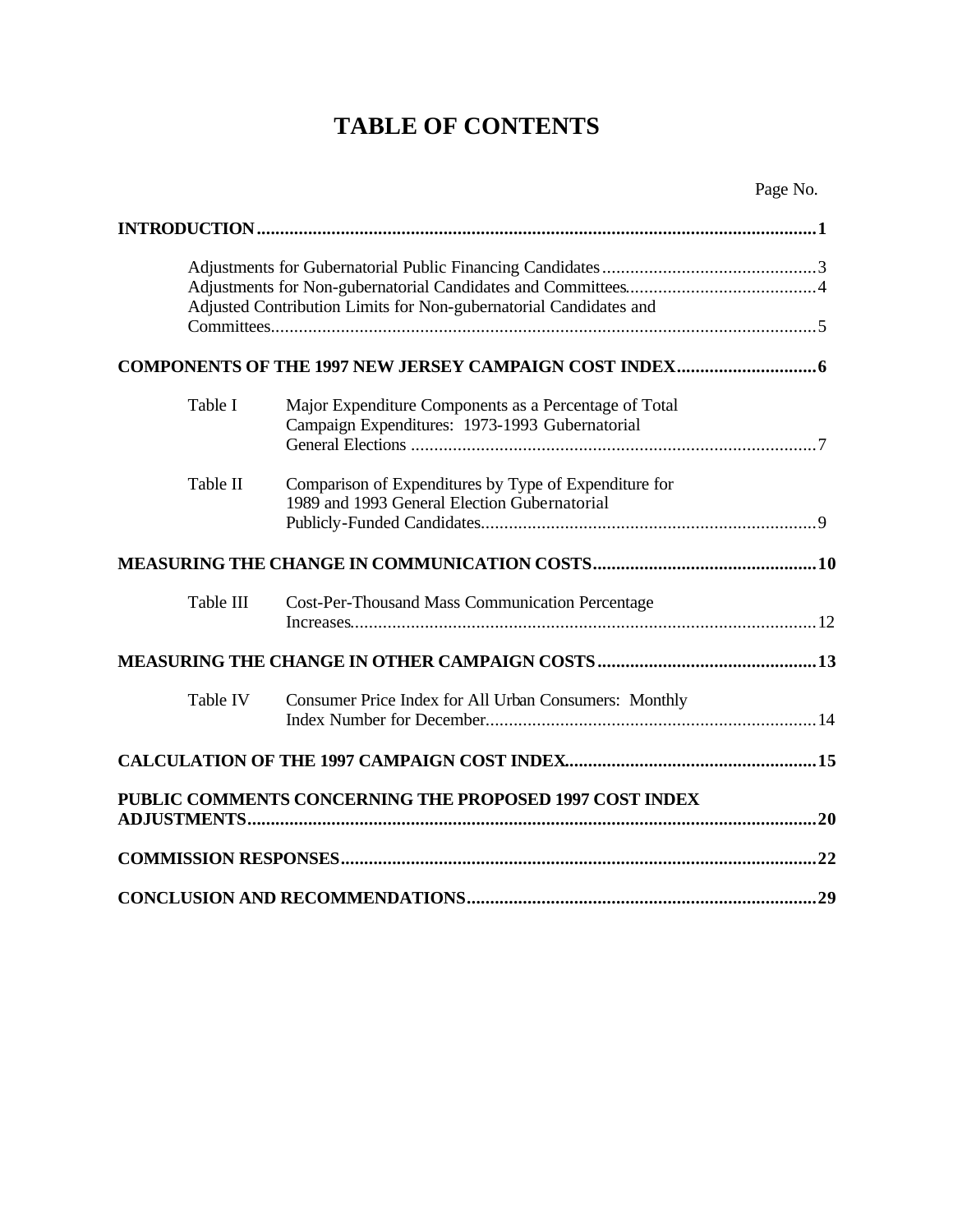#### **INTRODUCTION**

The New Jersey Election Law Enforcement Commission (the Commission) has for the second time calculated the statutorily-required New Jersey Campaign Cost Index (NJCCI) which is used to adjust various limits and reporting thresholds contained in the New Jersey Campaign Contributions and Expenditures Reporting Act, N.J.S.A. 19:44A-1, et seq., (the Act). The Commission is statutorily mandated to "establish an index reflecting the changes occurring in the general level of prices of particular goods and services ... directly affecting the overall costs of election campaigning in this State"; see N.J.S.A. 19:44A-7.1b. The Commission must use that index to adjust on a quadrennial basis various limits and thresholds which apply to publicly-financed gubernatorial elections; see N.J.S.A. 19:44A-7.1c. Amendments to the Act enacted in 1993 require that the same cost index calculated for the gubernatorial public financing program be applied also to limits and thresholds applicable to non-gubernatorial candidates, candidate committees, joint candidates committees, political committees, continuing political committees, political party committees, legislative leadership committees, and other entities; see N.J.S.A. 19:44A-7.2.

The Commission is required to determine the cost index and make necessary adjustments no later than December 1st of a year preceding a gubernatorial general election. The Commission is also directed to report its adjustments to the Legislature not later than December 15th of the year preceding a gubernatorial general election. To fulfill its statutory obligation, the Commission applied the 1997 NJCCI to the provisions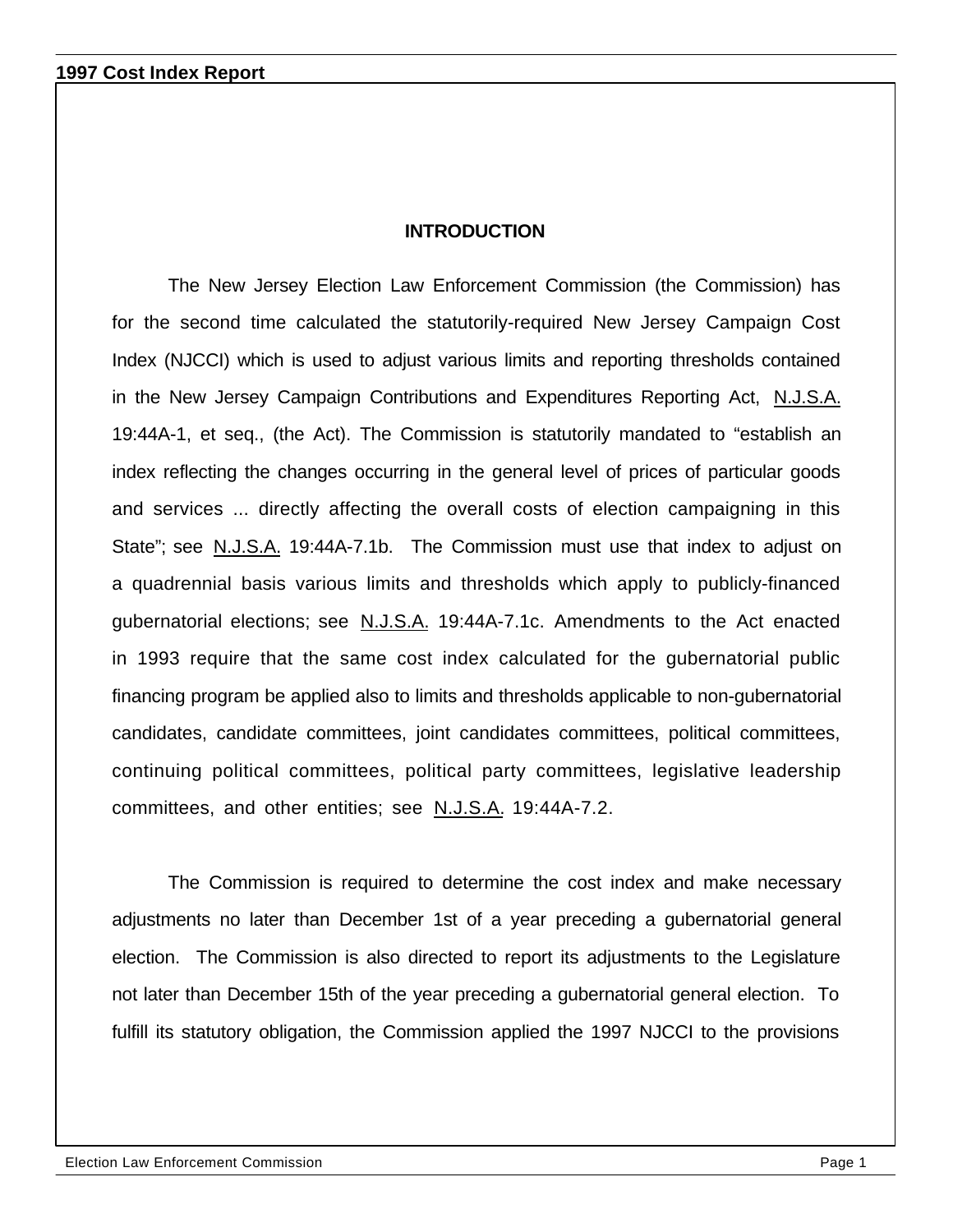of the Act and proposed the adjustments as amendments to its regulations which were published in the New Jersey Register on October 7, 1996. The Commission conducted a public hearing on the Cost Index changes on October 22, 1996. This 1997 Cost Index Report will describe the derivation of the NJCCI and will also summarize public reaction to the 1997 NJCCI and offer the Commission's responses.

As reported in the "1993 Gubernatorial Cost Index Report" (December, 1992), the Commission first conducted the statutory quadrennial cost adjustment process in preparation for the 1993 gubernatorial primary and general elections. By increasing the gubernatorial limits and thresholds in response to inflation, the Commission noted that "[t]he automatic adjustment process introduces certainty and financial responsiveness into the gubernatorial public financing cycle."<sup>1</sup> The Commission believes that application of the cost adjustment process to non-gubernatorial candidates and committees, as required by the 1993 amendments to the Act, will similarly permit those entities to participate as consumers in a constantly changing economy with increasing technological and other costs.

Pursuant to its statutory mandate, and using the methodology described in the "Gubernatorial Cost Analysis Report" of June, 1988, and applied for the 1993 gubernatorial elections, the Commission has calculated the 1997 NJCCI and has determined that the campaign cost multiplier is **1.1612.**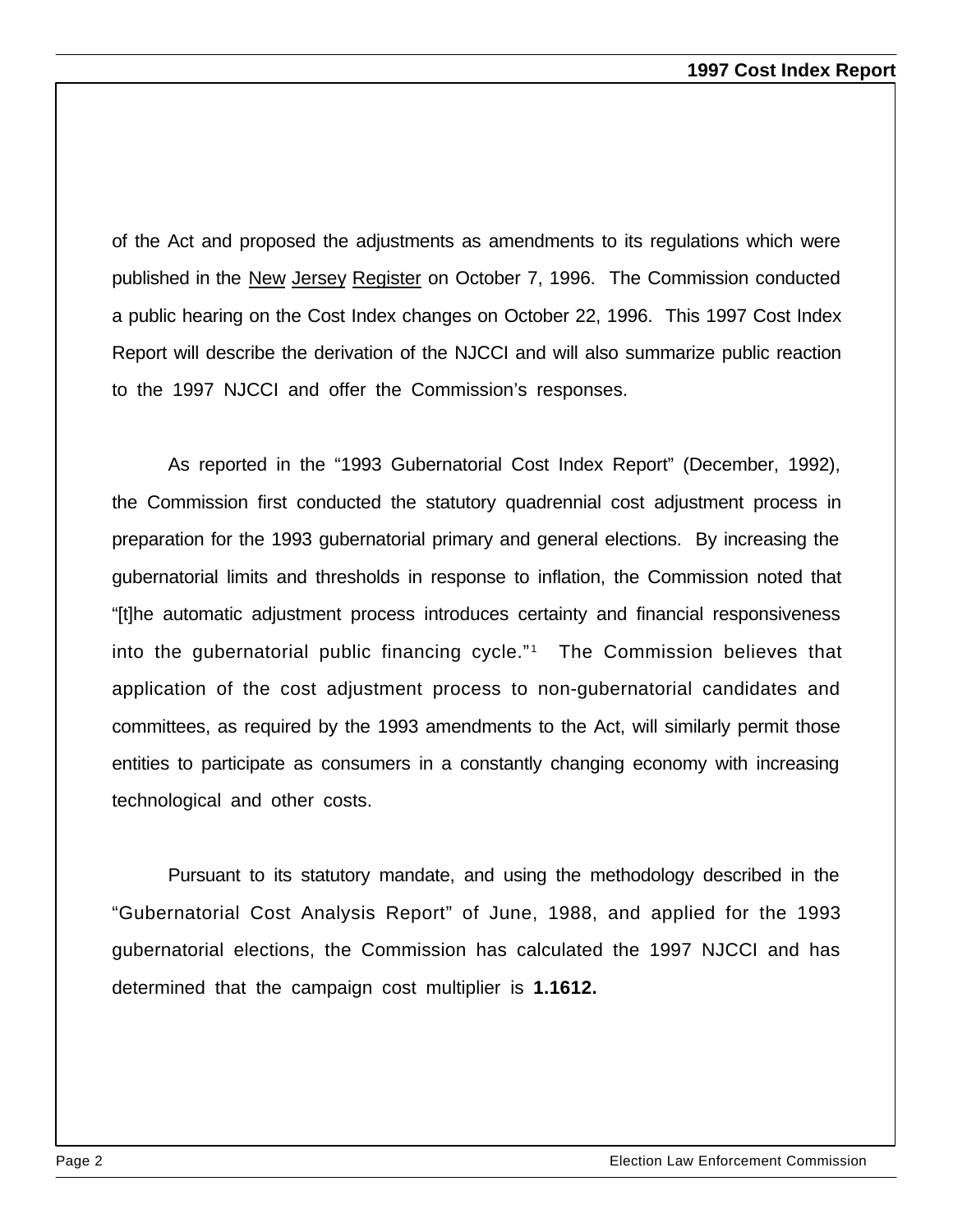Applying the 1997 cost index to the various limits and thresholds in the Act and rounding the results as required by the law (N.J.S.A. 19:44A-7.1b) produces the following adjustments for the four-year period beginning in 1997:

| ADJUSTMENTS FOR GUBERNATORIAL CANDIDATES |                    |                                       |  |  |
|------------------------------------------|--------------------|---------------------------------------|--|--|
| <b>THRESHOLD/LIMIT</b>                   | <b>1993 AMOUNT</b> | <b>1997 ADJUSTED</b><br><b>AMOUNT</b> |  |  |
| <b>Contribution Limit</b>                | \$1,800            | \$2,100                               |  |  |
| <b>Qualification Threshold</b>           | \$177,000          | \$210,000                             |  |  |
| Amount Not Matched                       | \$59,000           | \$69,000                              |  |  |
| <b>Primary Election Public Funds Cap</b> | \$1,600,000        | \$1,860,000                           |  |  |
| <b>Primary Expenditure Limit</b>         | \$2,600,000        | \$3,100,000                           |  |  |
| <b>General Election Public Funds Cap</b> | \$3,900,000        | \$4,600,000                           |  |  |
| General Expenditure Limit                | \$5,900,000        | \$6,900,000                           |  |  |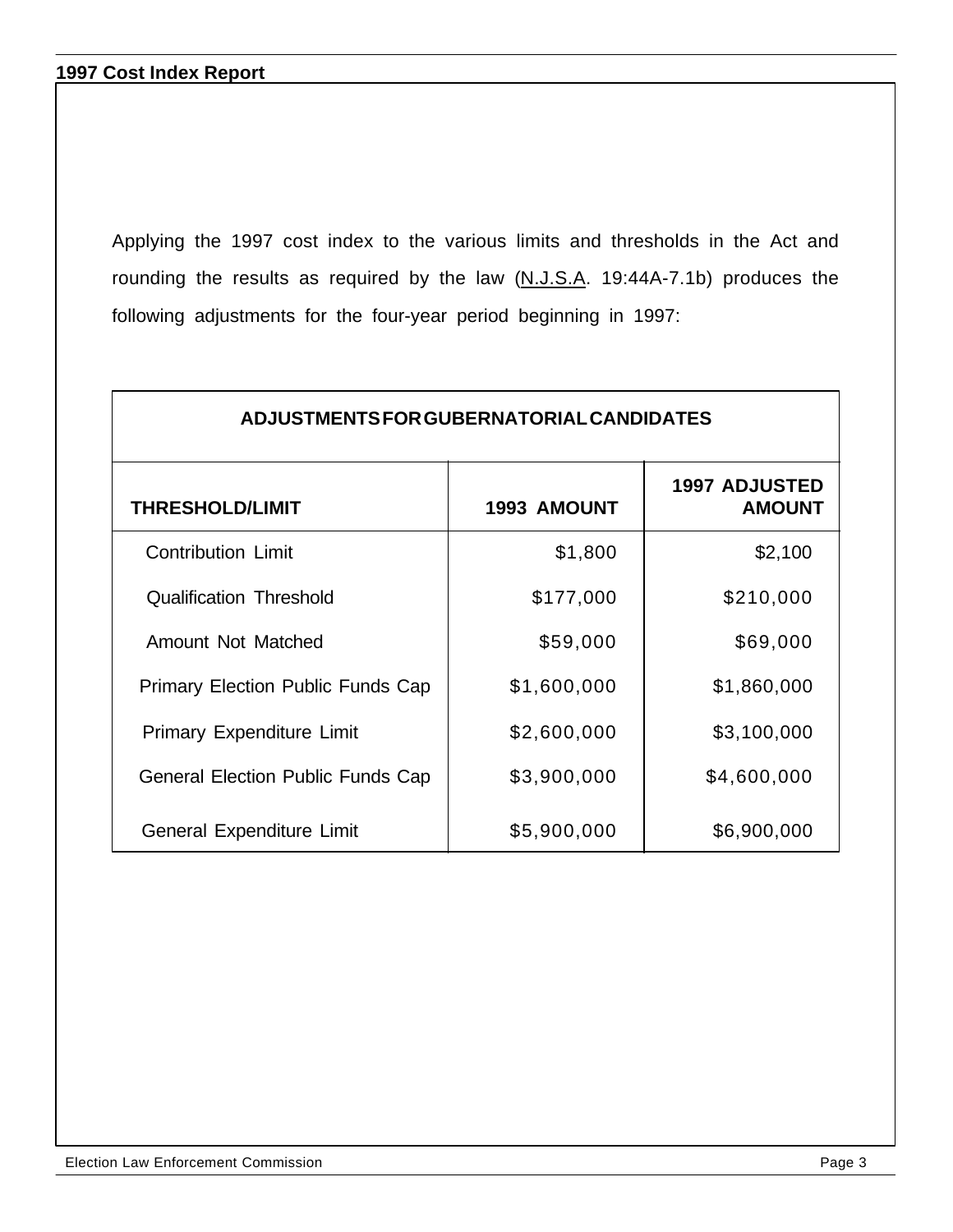| ADJUSTMENTS FOR NON-GUBERNATORIAL CANDIDATES AND COMMITTEES  |                    |                                |  |
|--------------------------------------------------------------|--------------------|--------------------------------|--|
| <b>LIMIT/THRESHOLD</b>                                       | <b>1993 AMOUNT</b> | 1997 ADJUSTED<br><b>AMOUNT</b> |  |
| <b>Political Committee</b><br>Reporting Threshold            | \$1,000            | \$1,200                        |  |
| <b>Continuing Political Committee</b><br>Reporting Threshold | \$2,500            | \$3,000                        |  |
| Contribution<br>Reporting Threshold                          | \$200              | \$300                          |  |
| 48-Hour Notice/Contribution<br><b>Threshold</b>              | \$500              | \$600                          |  |
| 48-Hour Notice/Expenditure<br>Threshold                      | \$500              | \$600                          |  |
| Joint Candidates Committee<br><b>Thresholds</b>              | \$4,000<br>\$6,000 | \$4,700<br>\$7,000             |  |
| Form A-3 Threshold                                           | \$2,500            | \$3,000                        |  |
| Form A-1 Threshold<br>School Board/Write-In<br>Threshold     | \$2,000<br>\$2,000 | \$2,400<br>\$2,400             |  |
| Independent Expenditure<br>Threshold                         | \$500              | \$600                          |  |
| Section 20.1 Penalties                                       | \$3,000/6,000      | \$3,500/7,000                  |  |
| Section 22 Penalties                                         | \$3,000/6,000      | \$3,500/7,000                  |  |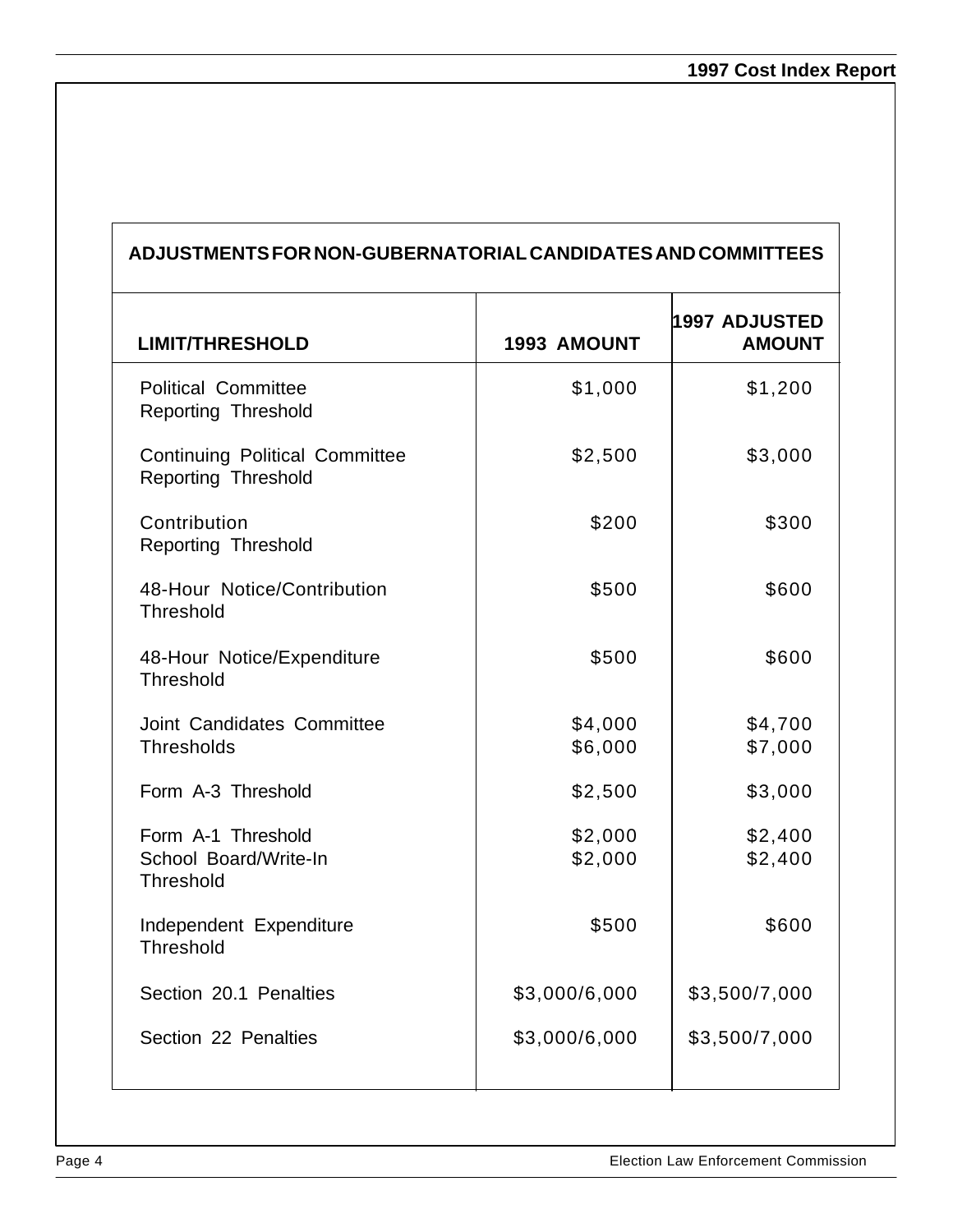#### **1997 Cost Index Report**

#### **ADJUSTED CONTRIBUTION LIMITS FOR NON-GUBERNATORIAL CANDIDATES AND COMMITTEES**

## **Entities Making**

#### **Contributions Entities Receiving Contributions**

|                                                      | <b>Candidate</b><br><b>Committee</b> | <b>Political</b><br><b>Committee</b> | Continuing<br><b>Political</b><br><b>Committee</b> | Legislative<br>Leadership<br><b>Committee</b> | <b>State</b><br><b>Political</b><br>Party<br><b>Committee</b> | County<br><b>Political</b><br>Party<br><b>Committee</b> | <b>Municipal</b><br><b>Political</b><br>Party<br><b>Committee</b> |
|------------------------------------------------------|--------------------------------------|--------------------------------------|----------------------------------------------------|-----------------------------------------------|---------------------------------------------------------------|---------------------------------------------------------|-------------------------------------------------------------------|
| Individual to:                                       | \$1,800<br>per election              | No Limit                             | No Limit                                           | \$30,000<br>per year                          | \$30,000<br>per year                                          | \$30,000<br>per year                                    | \$5,900<br>per year                                               |
| Corporation or<br>Union to:                          | \$1,800<br>per election              | No Limit                             | No Limit                                           | \$30,000<br>per year                          | \$30,000<br>per year                                          | \$30,000<br>per year                                    | \$5,900<br>per year                                               |
| Association or<br>Group to:                          | \$1,800<br>per election              | No Limit                             | No Limit                                           | \$30,000<br>per year                          | \$30,000<br>per year                                          | \$30,000<br>per year                                    | \$5,900<br>per year                                               |
| Candidate<br>Committee to:                           | \$5,900<br>per election              | \$5,900<br>per election              | \$5,900<br>per year                                | \$30,000<br>per year                          | \$30,000<br>per year                                          | \$30,000<br>per year                                    | \$5,900<br>per year                                               |
| Political<br>Committee to:                           | \$5,900<br>per election              | \$5,900<br>per election              | \$5,900<br>per year                                | \$30,000<br>per year                          | \$30,000<br>per year                                          | \$30,000<br>per year                                    | \$5,900<br>per year                                               |
| Continuing<br>Political<br>Committee to:             | \$5,900<br>per election              | \$5,900<br>per election              | \$5,900<br>per year                                | \$30,000<br>per year                          | \$30,000<br>per year                                          | \$30,000<br>per year                                    | \$5,900<br>per year                                               |
| Legislative<br>Leadership<br>Committee to:           |                                      |                                      |                                                    | <b>NO LIMITS</b>                              | $\star$                                                       |                                                         |                                                                   |
| <b>State Political</b><br>Party Committee<br>to:     |                                      | $\star$                              |                                                    | NO LIMITS                                     | $\star$                                                       |                                                         |                                                                   |
| County Political<br>Party Committee to:              |                                      |                                      |                                                    |                                               | NO LIMITS, except those set forth in N.J.A.C. 19:25-11.7.     |                                                         |                                                                   |
| Municipal<br><b>Political Party</b><br>Committee to: | $\star$                              |                                      |                                                    | NO LIMITS                                     | $\star$                                                       |                                                         |                                                                   |
| <b>National Political</b><br>Party<br>Committee to:  | \$5,900<br>per election              | \$5,900<br>per election              | \$5,900<br>per year                                | \$30,000<br>per year                          | \$59,000<br>per year                                          | \$30,000<br>per year                                    | \$5,900<br>per year                                               |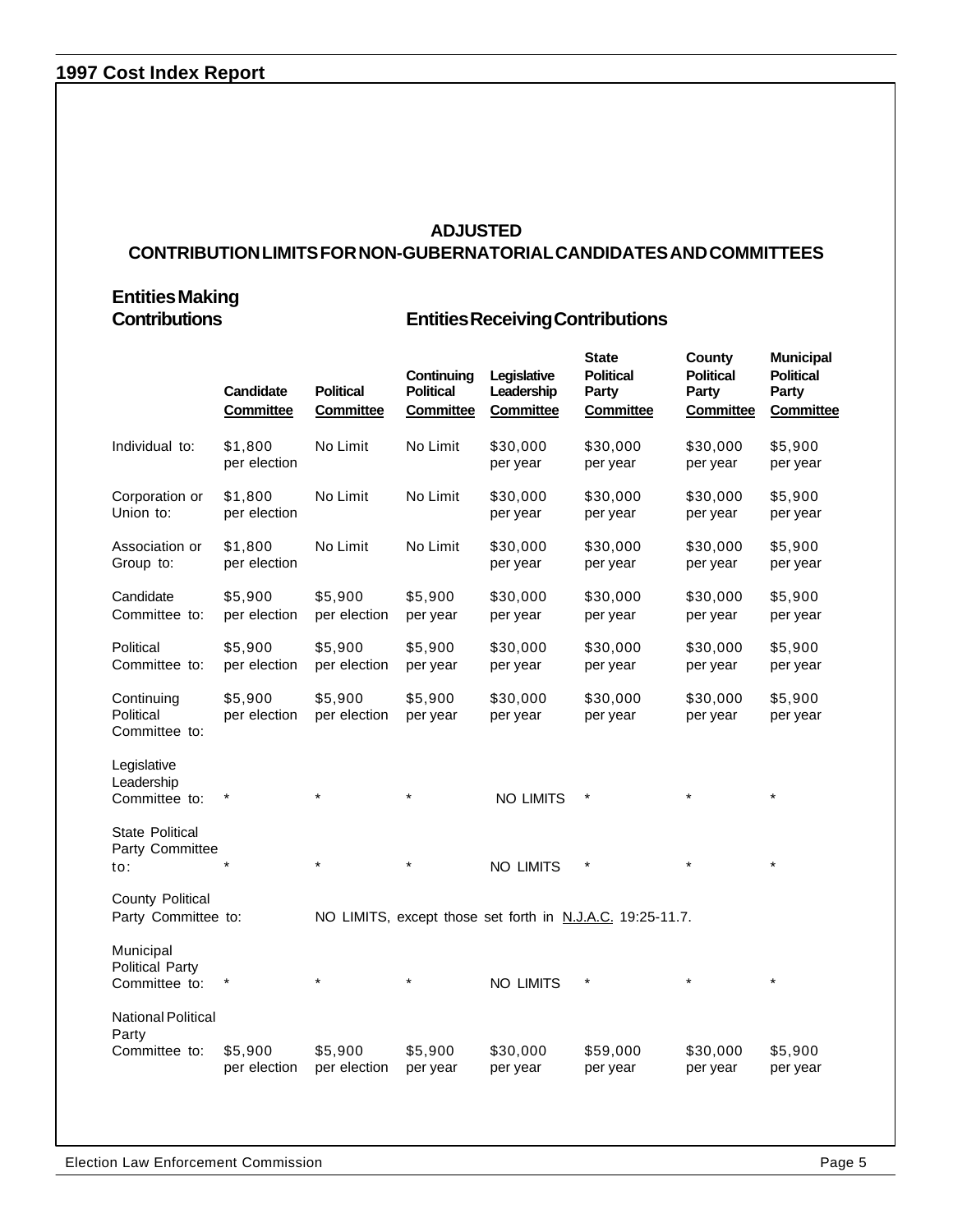#### **COMPONENTS OF THE 1997 NEW JERSEY CAMPAIGN COST INDEX**

The Commission based its calculation of the first NJCCI in 1993 upon the assumption that a gubernatorial campaign is a consumer of goods and services whose purchases can be studied and quantified. As a consumer, a campaign is subject to changes in the economy, including inflationary changes.

Expenditure data reported by gubernatorial campaigns since 1973 has enabled the Commission to examine spending patterns and to identify trends in the campaigns' behavior. Spending by the 1993 gubernatorial general election campaigns maintained the steady shift observed since 1973 to concentration of campaign spending on mass communications to voters and away from spending on administrative, travel, and fundraising goods and services (Table I below). Since 1985, the New Jersey gubernatorial campaign consumer has spent over 80 percent of its campaign dollars on efforts to communicate its message to voters. This trend continued for 1993 with the percentage of spending devoted to communication to voters remaining virtually level between 1989 and 1993 (Table I).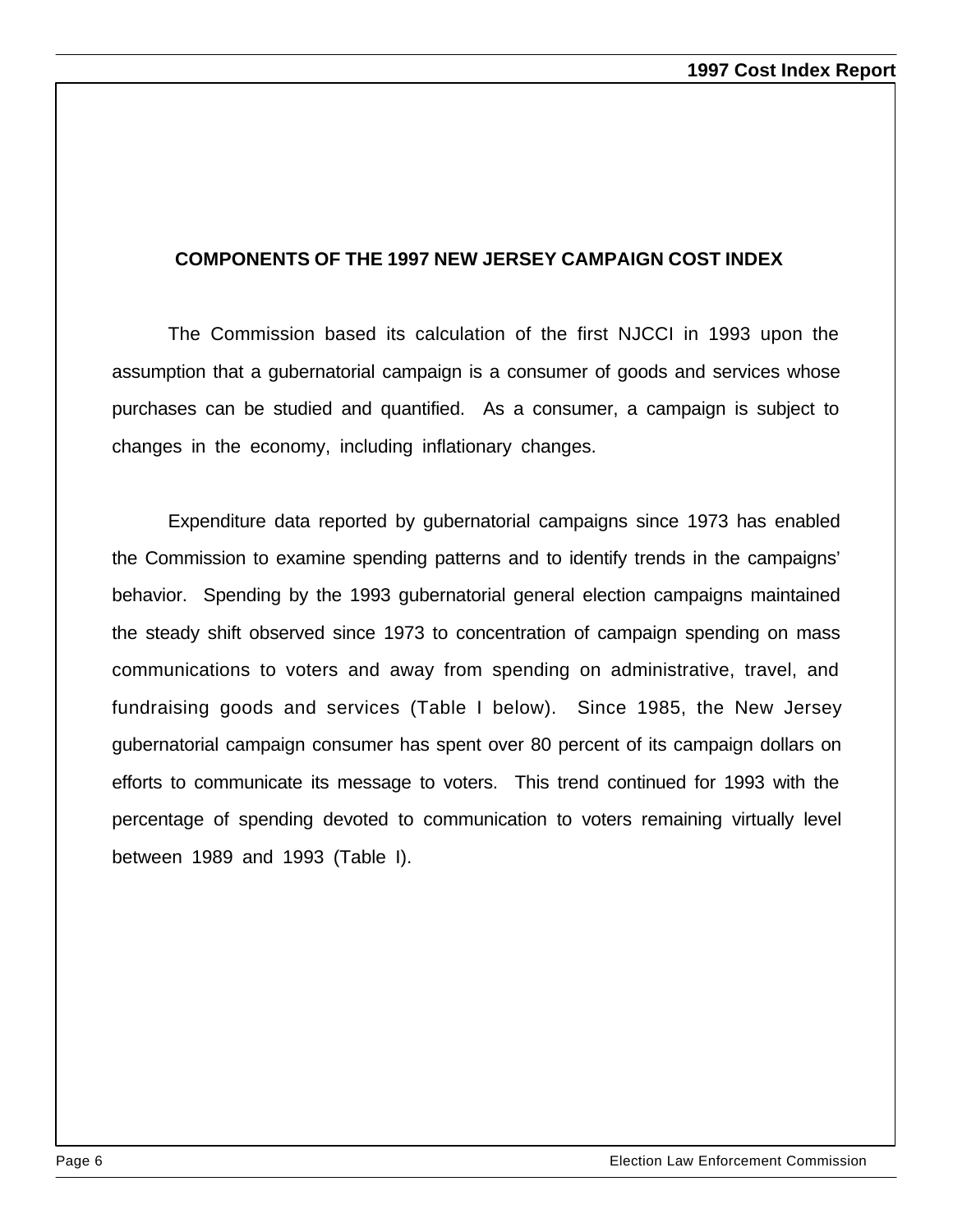#### **TABLE I**

#### **Major Expenditure Components as a Percentage of**

#### **Total Campaign Expenditures: 1973-1993 Gubernatorial General Elections**

|                            | 1973  | 1977  | 1981  | 1985  | 1989  | 1993  |
|----------------------------|-------|-------|-------|-------|-------|-------|
| Mass communication         | 53.1% | 62.3% | 76.0% | 83.9% | 81.9% | 81.7% |
| <b>Expenditures</b>        |       |       |       |       |       |       |
|                            |       |       |       |       |       |       |
| <b>Other Expenditures</b>  | 46.9% | 37.0% | 24.3% | 15.8% | 18.0% | 18.3% |
| (Including Administration, |       |       |       |       |       |       |
| Travel, and Fundraising)   |       |       |       |       |       |       |
|                            |       |       |       |       |       |       |

*NOTE:* Percentages may not total 100.0 because of rounding.

*SOURCE:* New Jersey Election Law Enforcement Commission Data; New Jersey Election Law Enforcement Commission, "New Jersey Gubernatorial Public Financing Revised: 1989 and Beyond," Table X, p. 90; "New Jersey Public Financing: 1985 Gubernatorial Elections," Table K, p. 44; and "New Jersey Public Financing: 1981 Gubernatorial Elections," Table 6.1, p. 6.7.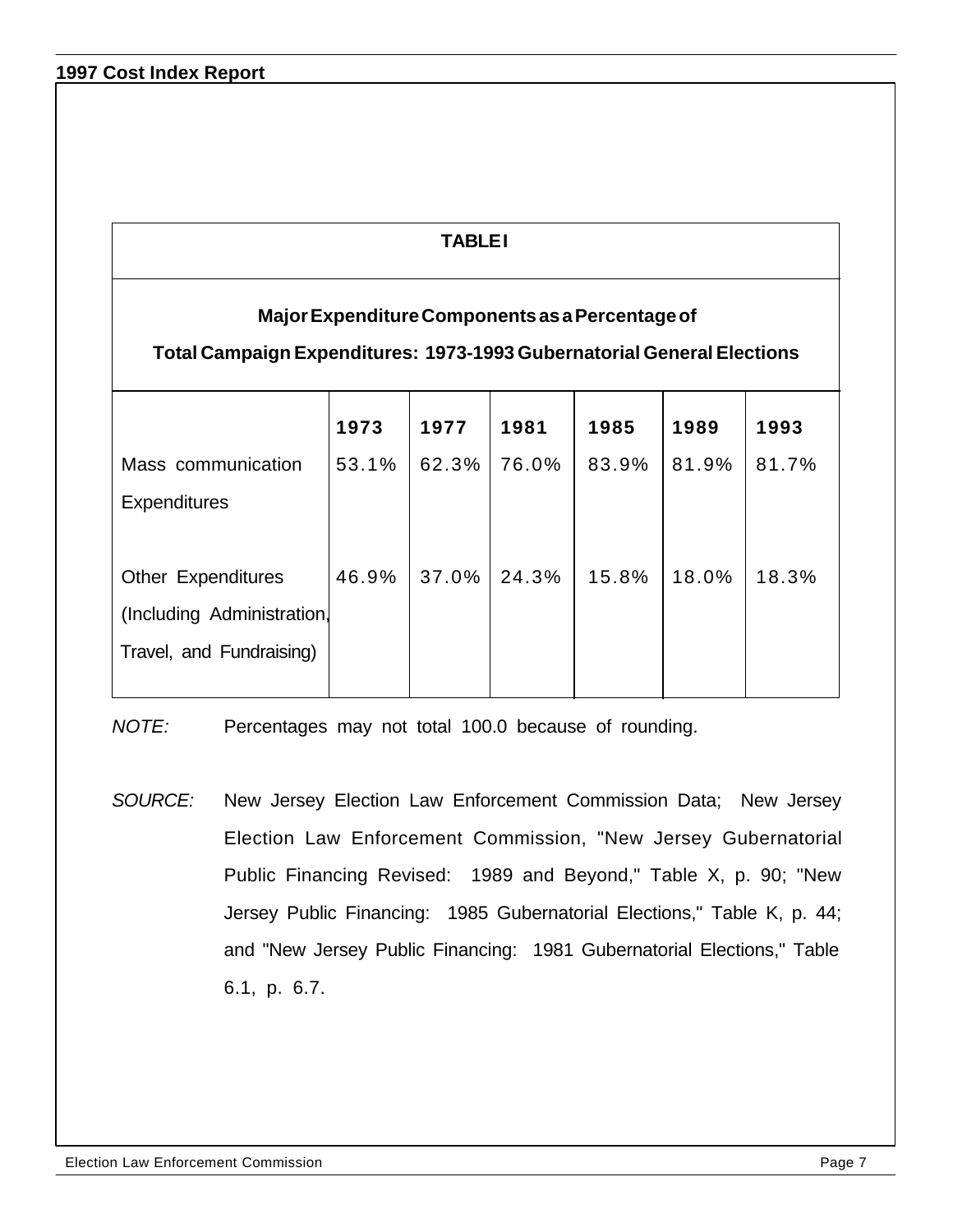Of the 81.7 percent spent on mass communication to voters, 1993 gubernatorial general election campaigns spent 66.6 percent of total campaign spending on the purchase of broadcast media time (Table II below). This 1993 level of spending on media purchases was down from 76.6 percent in the 1989 general election (Table II). However, the amounts spent by the 1993 campaigns on newspaper advertising and printing and mailing of campaign literature increased from 0.6 percent in 1989 to 4.6 percent in 1993. Voter communication again represented the lion's share of gubernatorial spending.

As Table II below demonstrates, the proportion of 1993 campaign dollars devoted to expenditures exempt from the expenditure limit (9.1 percent) and to administrative costs (9.2 percent) closely paralleled the amounts spent in 1989 (8.7 percent and 9.3 percent, respectively).

Expenditure data from the 1993 gubernatorial general election demonstrated the continued existence of the same two key campaign spending components identified in the earlier elections: mass communications and all other campaign costs. These components formed the basis of the campaign cost index weighted formula first proposed in the Commission's 1988 "Gubernatorial Cost Analysis Report,"<sup>2</sup> and therefore continue as the foundation of the 1997 cost index calculation.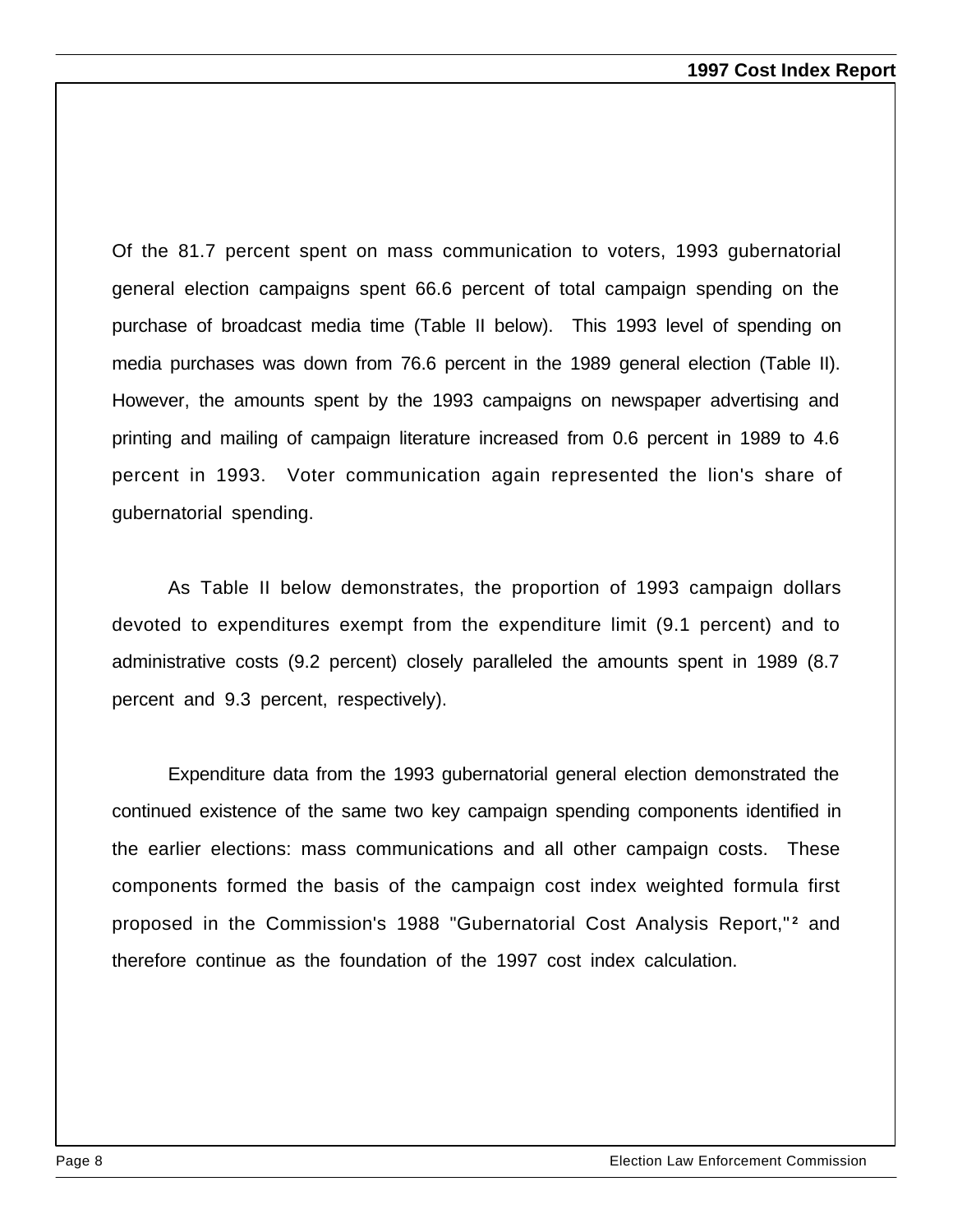#### **1997 Cost Index Report**

#### **TABLE II**

#### **Comparison of Expenditures by Type of Expenditure (Net) for 1989 and 1993 General Election Gubernatorial Publicly-Funded Candidates**

| <b>Type of Expenditure</b>                | 1989 General -<br><b>Net</b> | Total<br>Net% | 1993 General -<br><b>Net</b>          | Total<br>Net% |
|-------------------------------------------|------------------------------|---------------|---------------------------------------|---------------|
| Expenditures Exempt from Limit:           |                              |               |                                       |               |
| Candidate Travel                          | \$194,323.38                 | 1.8           | \$144,266.23                          | 1.1           |
| Food and Beverage/Fundraising             | 163,626.93                   | 1.5           | 172,714.46                            | 1.4           |
| Election Night Activities                 | 95,502.34                    | 0.9           | 130,668.27                            | 1.0           |
| Compliance-Legal/Accounting               | 503,687.20                   | 4.5           | 720,408.33                            | 5.6           |
| Total Expenditures Exempt from Limit:     | \$957,139.85                 | 8.7           | \$1,168,057.29                        | 9.1           |
| Expenditures Subject to Limit:            |                              |               |                                       |               |
| Administration:                           |                              |               |                                       |               |
| Telephone                                 | \$81,305.46                  | 0.7           | \$133,473.61                          | 1.1           |
| Personnel/Taxes                           | 602,125.77                   | 5.5           | 497,788.34                            | 3.9           |
| Other                                     | 333,868.29                   | 3.1           | 557,010.22                            | 4.4           |
| Total Administration                      | \$1,017,299.52               | 9.3           | \$1,188,272.17                        | 9.2           |
| Communication:                            |                              |               |                                       |               |
| Media Time                                | \$8,380,700.00               | 76.6          | \$8,594,469.36                        | 66.6          |
| Advertising Production                    | 520,354.79                   | 4.8           | 1,351,584.96                          | 10.5          |
| Newspaper Advertising                     | 12,627.99                    | 0.1           | 43,168.88                             | 0.3           |
| <b>Billboards</b>                         | 0.0                          | 0.0           | 0.0                                   | 0.0           |
| Printing Literature                       | 33,777.11                    | 0.3           | 125,907.84                            | 1.0           |
| Mailing Literature                        | 16,641.90                    | 0.2           | 426,550.37                            | 3.3           |
| <b>Total Communication Expenditures</b>   | \$8,964,101.79               | 81.9          | \$10,541,681.41                       | 81.7          |
| Total Expenditures by Others <sup>*</sup> | \$4,268.44                   | 0.0           | \$3,049.80                            | 0.0           |
| Total Expenditures Subject to Limit       | \$9,985,669.75**             |               | $91.3$ $\frac{1}{3}11,733,003.38$ *** | 90.9          |
| Total Campaign Expenditures               | \$10,942,809.60              |               | 100.0 \$12,901,060.67                 | 100.0         |

#### *SOURCE:* New Jersey Election Law Enforcement Commission Data; New Jersey Election Law Enforcement commission, "New Jersey Gubernatorial Public Financing Revised: 1989 and Beyond," Table X, p. 90; and "New Jersey Public Financing: 1985 Gubernatorial Elections," Table K, p. 44.

- "In-kind" contributions
- \* \* The 1989 general election expenditure limit was \$5,000,000.00 per candidate
- The 1993 general election expenditure limit was \$5,900,000.00 per candidate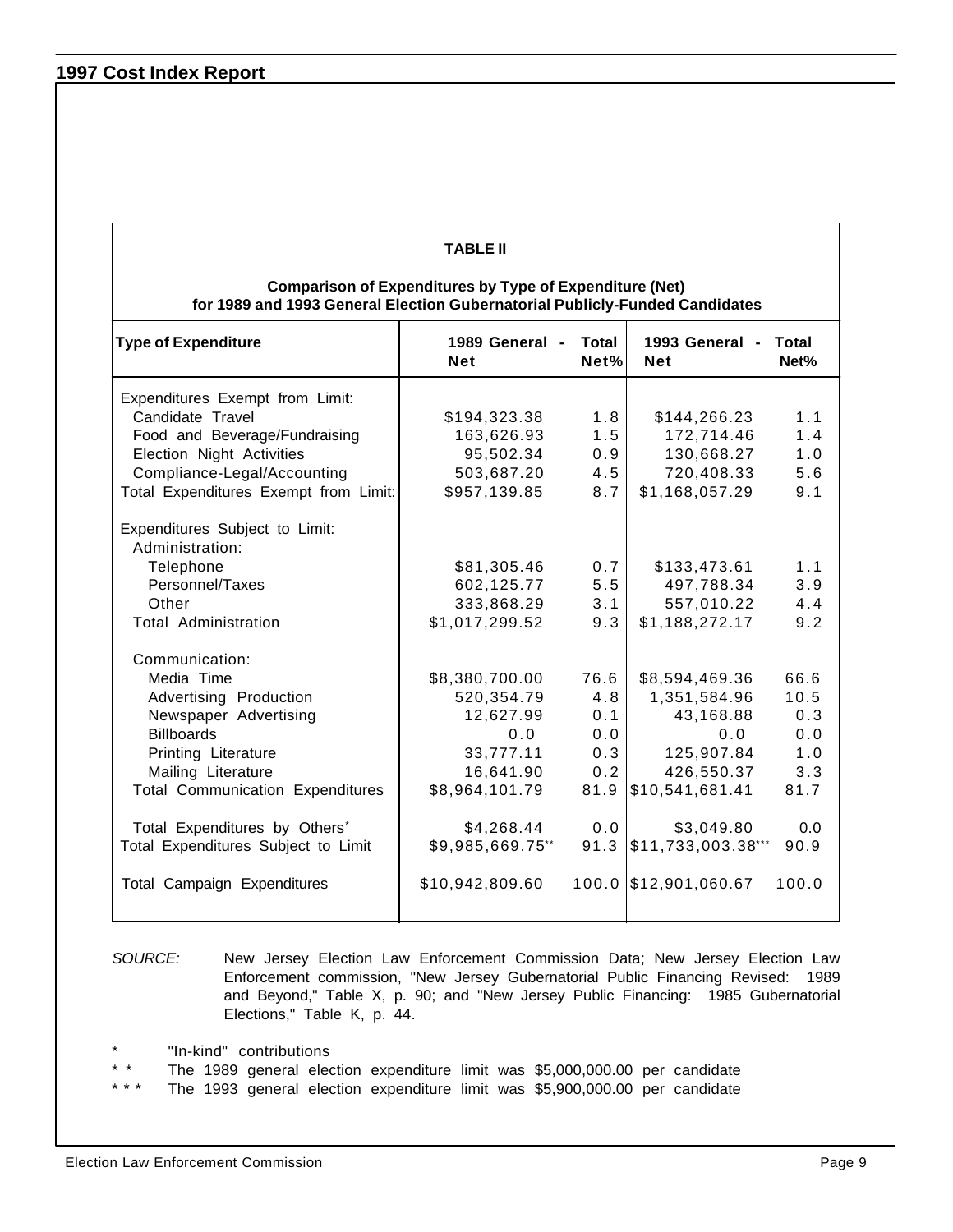Based upon the consistent spending behavior of the gubernatorial campaigns of 1985, 1989, and 1993, the Commission has assumed that the mix of mass communication and non-communication expenditures components for 1997 campaigns will be similar. The Commission has therefore used as its basis for calculation of the 1997 NJCCI the mix of communication and non-communication expenditures exhibited in 1993:

| Mass communications expenditures: 81.7 percent |               |
|------------------------------------------------|---------------|
| Other campaign expenditures:                   | 18.3 percent  |
|                                                | 100.0 percent |

Repeating its 1993 methodology, the Commission relied upon McCann-Erickson Media Cost Indexes and Consumer Price Index (CPI) data to measure the magnitude of the change in costs between the 1993 and 1997 elections in the two expenditure categories, communication costs and other campaign costs.

#### Measuring the Change in Communication Costs

Of the 81.7 percent of total 1993 campaign expenditures devoted to mass communication, television and radio advertising, and direct mail accounted for 81.4 percent of the communications component dollars spent by gubernatorial campaigns (Table II).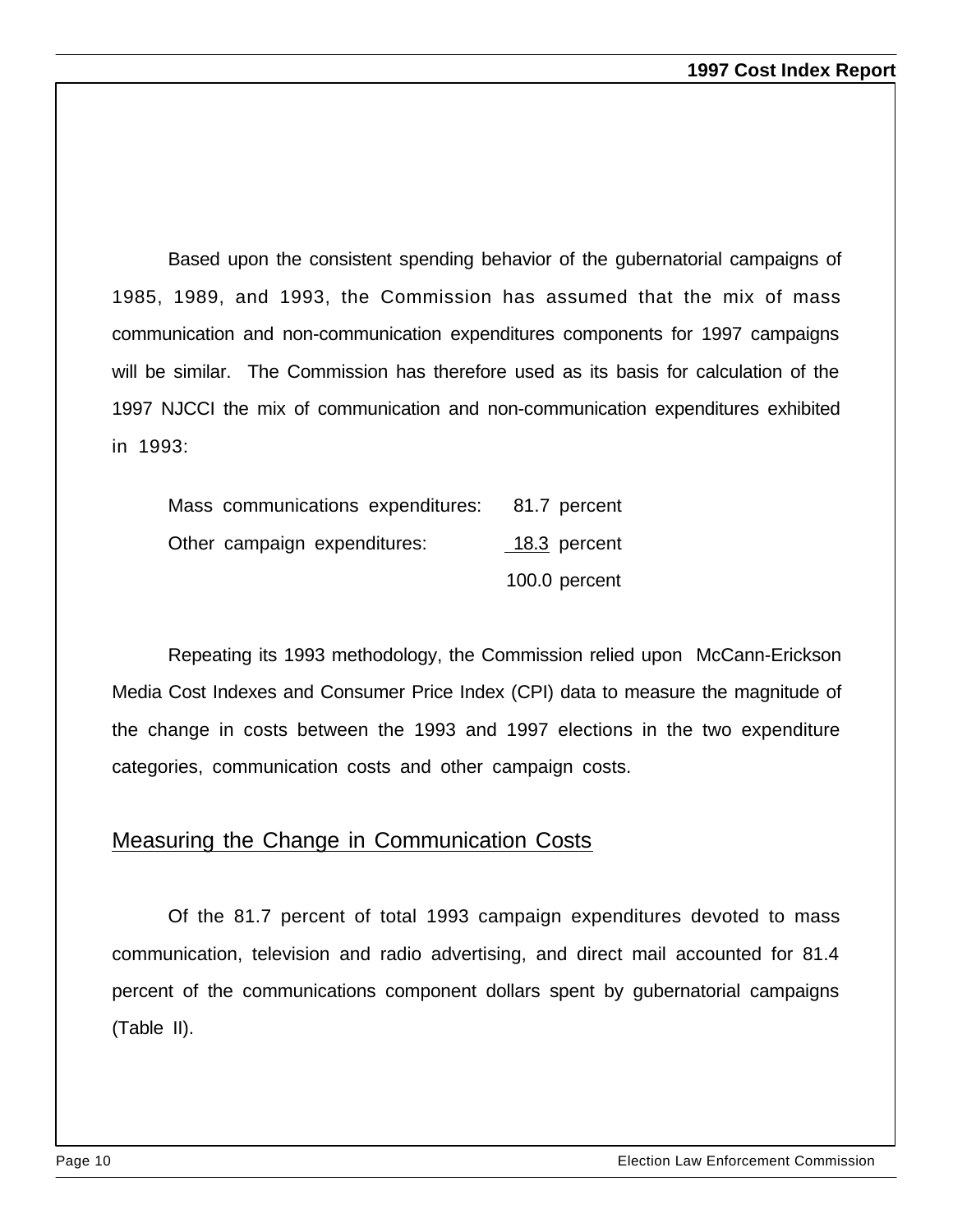Therefore, in order to determine the magnitude of change since 1993 in costs associated with the mass communication component of the campaign cost index, the Commission again examined media cost data compiled by McCann-Erickson, Inc., New York City. McCann-Erickson has since 1945 maintained and indexed media advertising costs, including costs for television, radio, newspapers, magazines, outdoor media, and direct mail. McCann-Erickson data was used by the Commission in its 1984**<sup>3</sup>** and 1988**<sup>4</sup>** gubernatorial campaign cost analyses and in calculation of the 1993 NJCCI.

The McCann-Erickson Media Cost-Per-Thousand (CPM) Composite measures change in the cost to reach an audience of 1,000 individuals in nine media relevant to statewide campaigns in New Jersey.**<sup>5</sup>** Further, its use is appropriate because it specifically includes data for the New York and Philadelphia media markets, the media markets in which New Jersey statewide candidates must make purchases of television and radio time.

The media cost-per-thousand composite for the period 1992 to 1996 rose by 17.4 percent, the same magnitude of change which occurred for the 1988 to 1992 fouryear period (Table III below). This 17.4 percent increase in the CPM was used by the Commission as the measure of change in mass communication costs applicable to New Jersey gubernatorial campaigns during the four-year period preceding the 1997 gubernatorial election.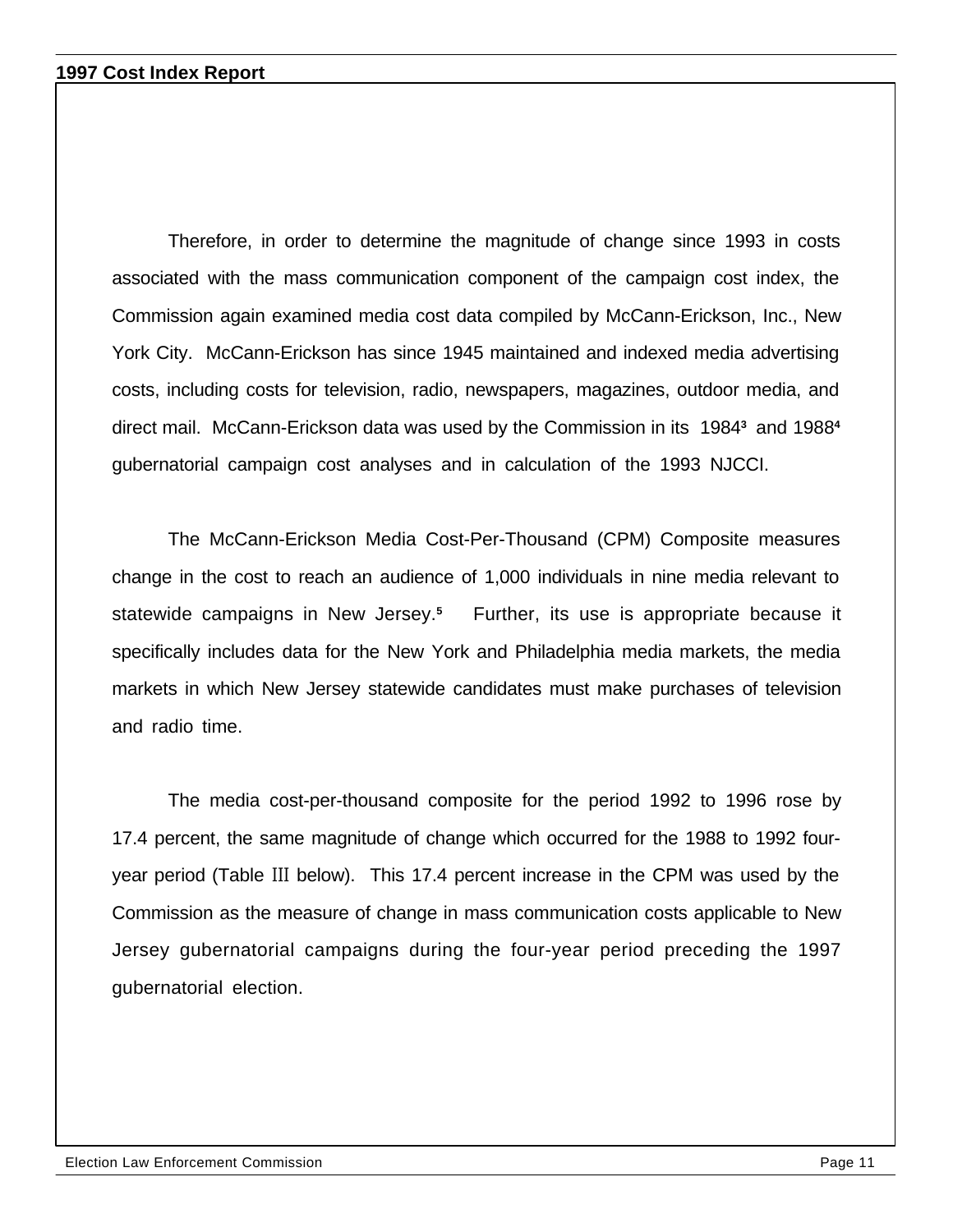#### **TABLE III**

#### **Cost- Per-Thousand**

#### **Mass Communication Percentage Increases**

| Media Type                                                       | 1988-1992 Percentage<br><b>Increase</b> | 1992-1996 Percentage<br><b>Increase</b> |
|------------------------------------------------------------------|-----------------------------------------|-----------------------------------------|
| <b>Broadcast</b>                                                 |                                         |                                         |
| Network TV<br>Spot TV<br>Network Radio<br>Spot Radio<br>Cable TV | 13.2<br>12.9<br>19.1<br>12.1<br>N/A     | 23.5<br>27.6<br>1.8<br>12.1<br>17.4     |
| Print                                                            |                                         |                                         |
| <b>Newspapers</b><br>Magazines<br>Outdoor<br>Direct Mail         | 19.3<br>28.2<br>9.4<br>20.0             | 12.1<br>16.2<br>6.2<br>22.8             |
| Composite                                                        | $17.4*$                                 | $17.4**$                                |

Based on national and local budgets in eight media

\* \* Based on national and local budgets in nine media, including cable TV

*SOURCE:* McCann-Erickson Cost Indexes (May, 1992), Table III, Media Cost-Per-Thousand Indexes and McCann-Erickson Cost Indexes (April, 1996), Table III, Media Cost-Per-Thousand Indexes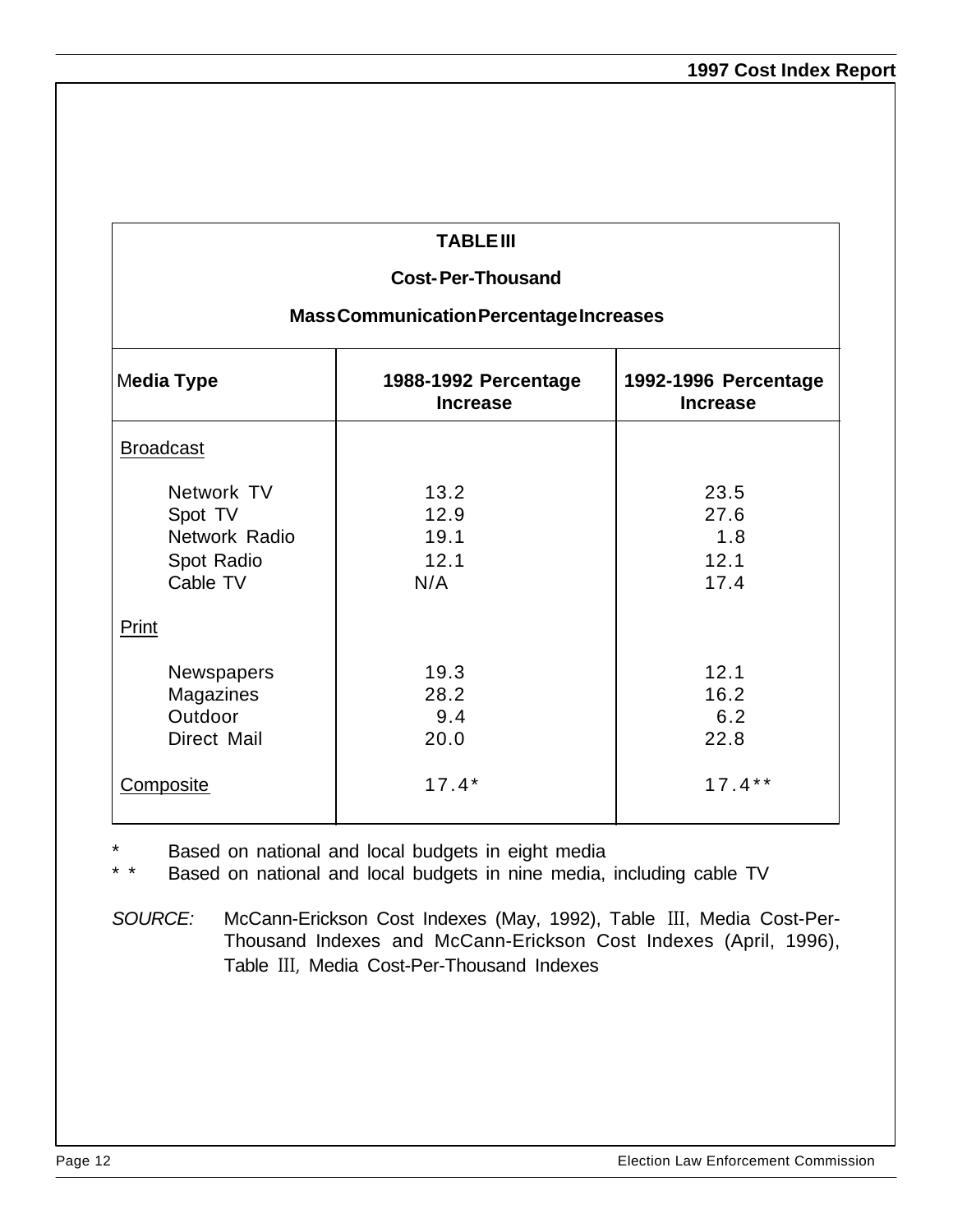#### Measuring the Change in Other Campaign Costs

As it did in its prior analyses of gubernatorial campaign costs, the Commission relied upon the Consumer Price Indexes (CPI), maintained by the United States Bureau of Labor Statistics (BLS), to measure changes in gubernatorial campaigns' noncommunication costs. As defined by the BLS, the CPI measures the average change in prices over time for a fixed "market basket" of goods and services purchased either by urban wage earners and clerical workers (CPI-W) or by all urban consumers (CPI-U). The CPI-U, which covers approximately 80 percent of the total population, is more representative of price changes in New Jersey than is the CPI-W which only covers data for 32 percent of the total population.

CPI data relevant to New Jersey are incorporated by the BLS into statistics for two geographic regions, New York - Northern New Jersey (NY/NJ) and Pennsylvania - New Jersey (PA/NJ). In this report the Commission has again relied upon CPI data for the NY/NJ and PA/NJ regions to measure the change in the campaign cost index component for campaign expenditures other than communications.**<sup>6</sup>** The Commission used CPI data for the months of December 1992 through 1995 for the NY/NJ and PA/ NJ regions and used mathematically projected index numbers for December of 1996 to determine the percent increase in consumer prices for the two regions which included New Jersey (Table IV below).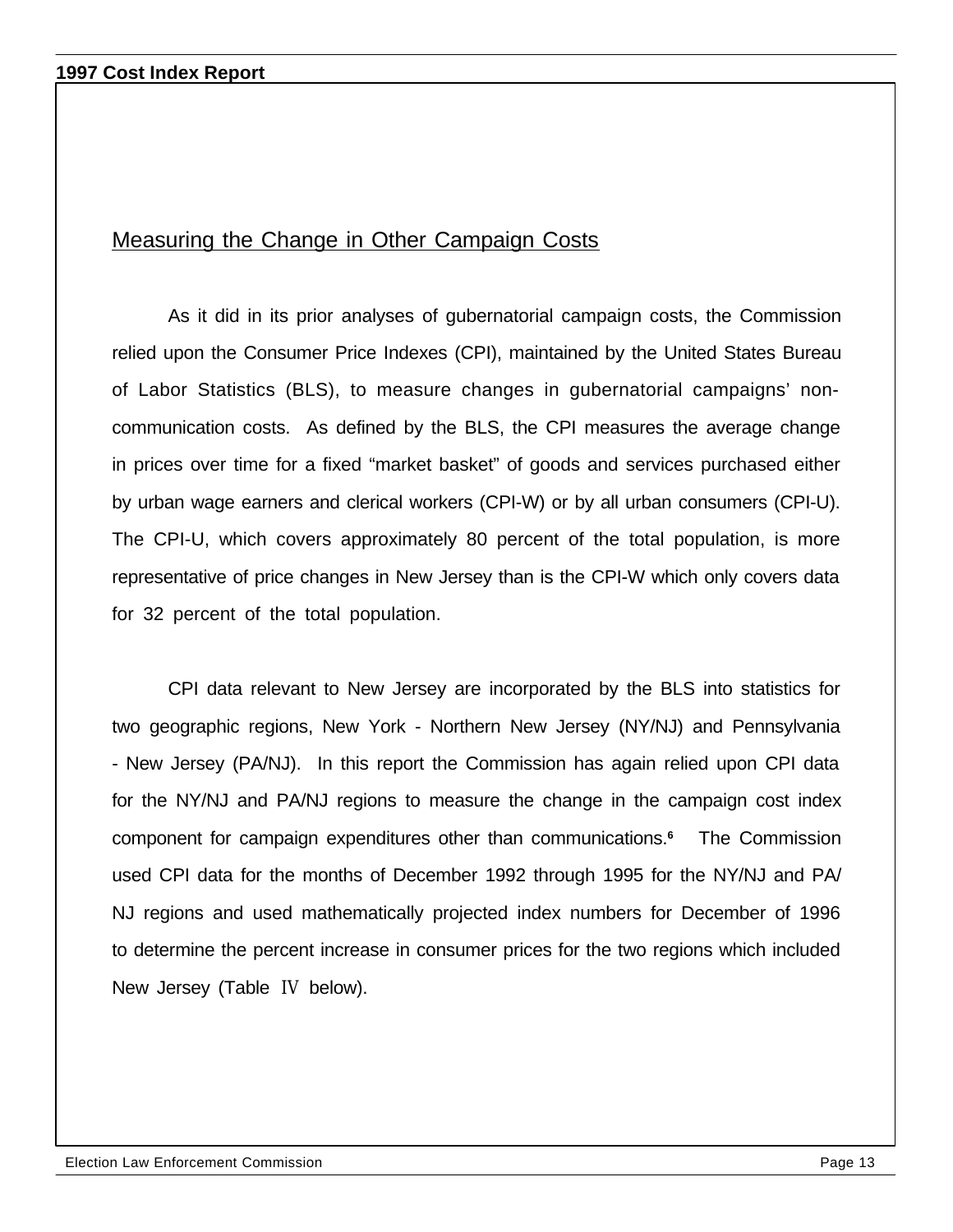#### **TABLEIV**

#### **Consumer Price Index for All Urban Consumers:**

#### **Monthly Index Number for December<sup>1</sup>**

|                                    | New York/New Jersey <sup>2</sup> | Pennsylvania/New Jersey <sup>3</sup> |
|------------------------------------|----------------------------------|--------------------------------------|
| December, 1992                     | 152.1                            | 149.7                                |
| December, 1993                     | 155.6                            | 151.3                                |
| December, 1994                     | 158.9                            | 155.4                                |
| December, 1995                     | 163.7                            | 159.1                                |
| December, 1996 <sup>4</sup>        | 168.2                            | 164.8                                |
| Percentage Change:<br>1992 to 1996 | 10.6                             | 10.1                                 |

- 1. United States Bureau of Labor Statistics, Monthly Index Numbers All Urban Consumers, as maintained by New Jersey Department of Commerce, Office of Economic Research.
- 2. Includes 12 New Jersey counties: Bergen, Essex, Hudson, Hunterdon, Middlesex, Monmouth, Morris, Ocean, Passaic, Somerset, Sussex, and Union.
- 3 . Includes 6 New Jersey counties: Burlington, Camden, Cumberland, Gloucester, Mercer, and Salem. Three counties are not included in any region: Atlantic, Cape May, and Warren.
- 4 . Mathematical projection based upon average monthly increase for January through July, 1996.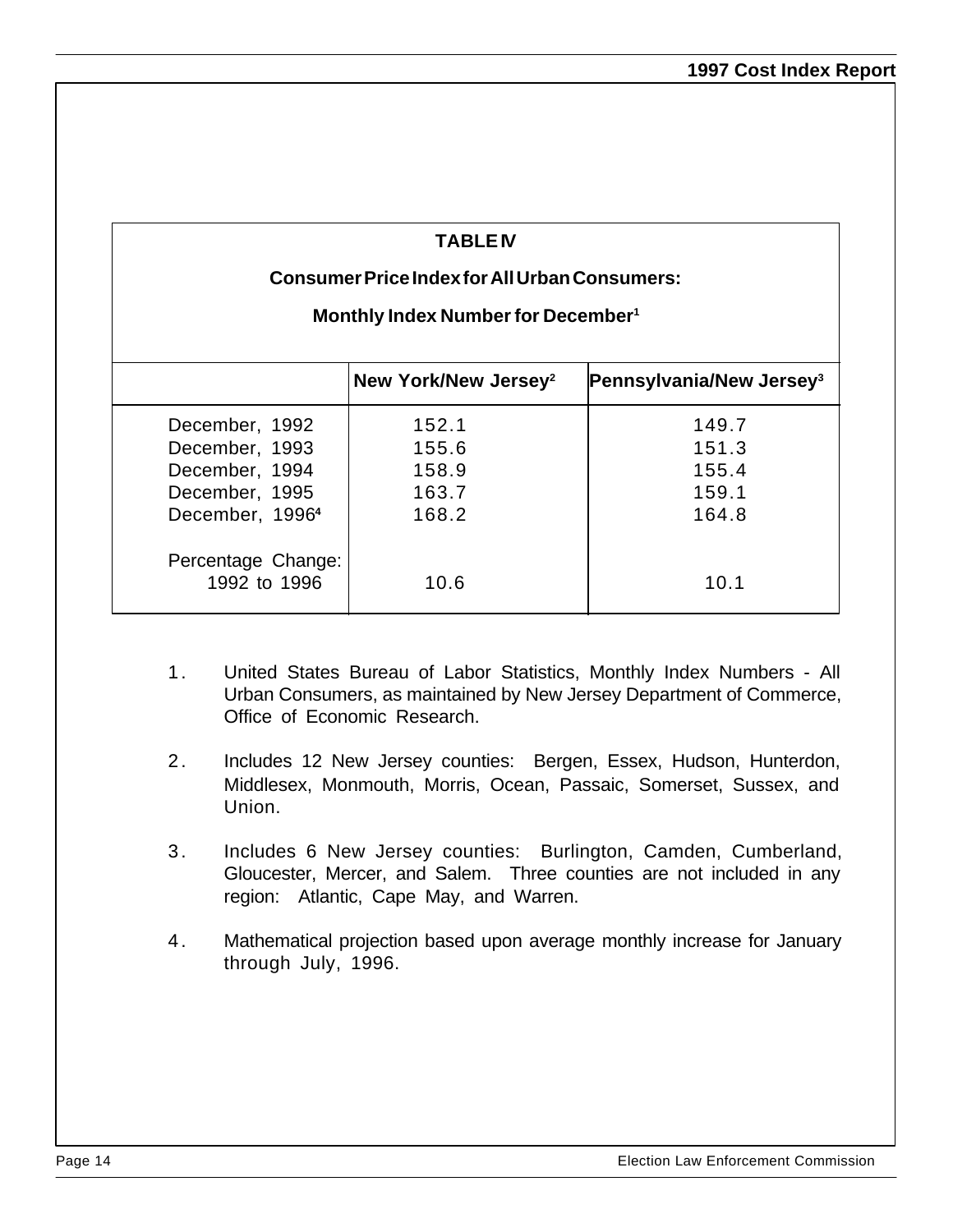The percentage change in the two regional numbers was then weighted at a ratio of two-to-one to reflect the larger population in the NY/NJ region. The 10.6 percent change in the Index Number for the period 1992 to 1996 for the New York/New Jersey region was multiplied by two and added to the 10.1 percent change in the Index Number for the same period in the Pennsylvania/New Jersey region. The result of 31.3 percent was divided by three (3) to yield the weighted CPI-U of 10.4 percent for all of New Jersey. The Commission therefore found that the resulting increase in the CPI-U in New Jersey for campaign costs other than mass communications was 10.4 percent.

#### **CALCULATION OF THE 1997 CAMPAIGN COST INDEX**

Using the indices described above to determine the magnitude of change in costs for the two components of gubernatorial campaign spending, the Commission calculated the 1997 campaign cost index by applying the formula reported in the "1993 Gubernatorial Cost Index Report" (December, 1992)**<sup>7</sup>** and described in the June, 1988 "Gubernatorial Cost Analysis Report"**<sup>8</sup>** as follows:

1. The 17.4 percent increase in media costs was applied to the proportion of all 1993 general election expenditures on mass communications, or 81.7 percent, to yield a Campaign Cost Index communication cost component of 14.22 (.817 x 17.4  $= 14.22$ ).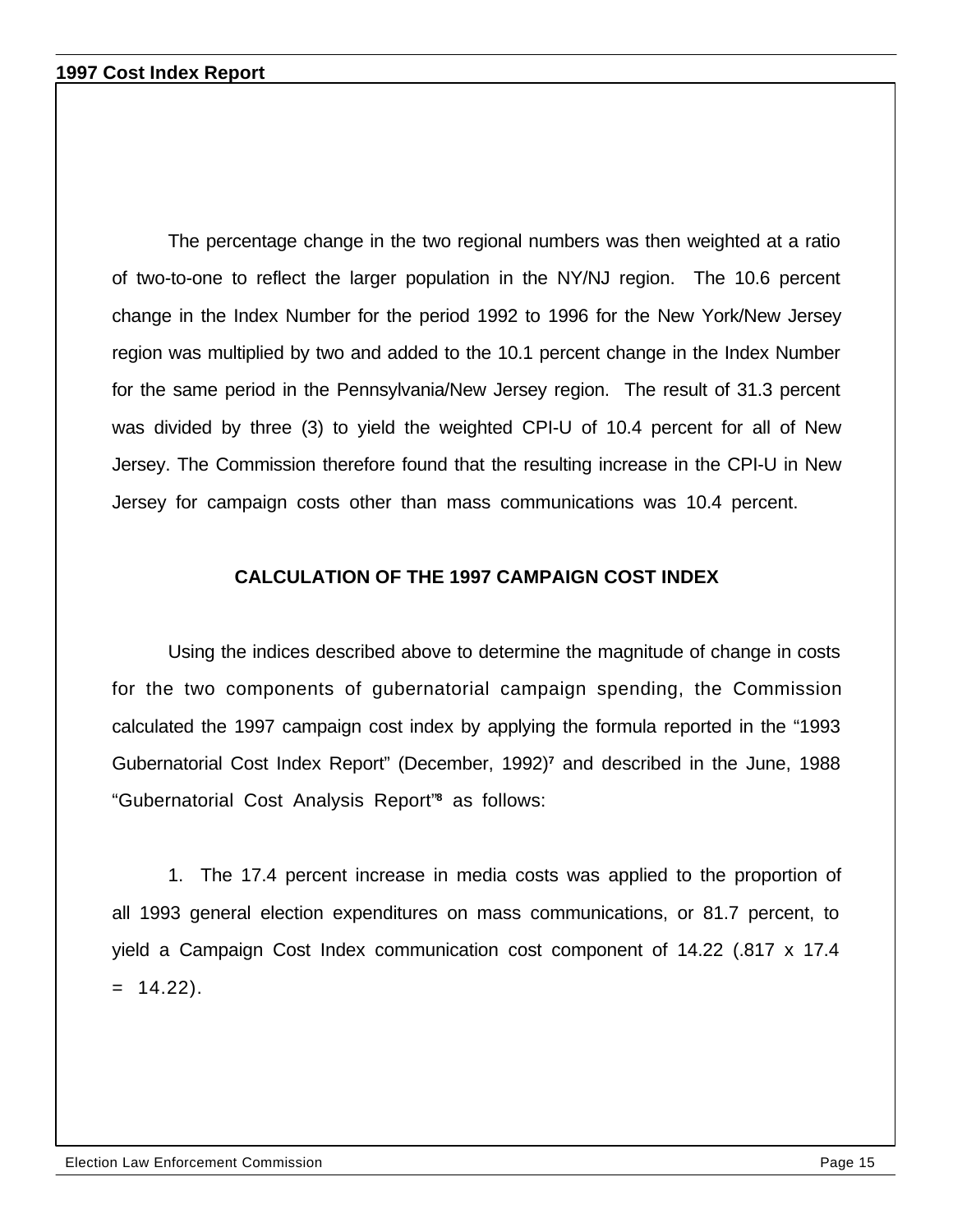2. The 10.4 percent increase in the CPI was applied to the proportion of all 1993 general election expenditures on other campaign items, or 18.3 percent, to yield a Campaign Cost Index component for other costs of 1.90 (.183  $\times$  10.4 = 1.90).

3. The components for mass communications (Step 1) and other costs (Step 2) were combined as follows to indicate that campaign costs in New Jersey increased by 16.12 percent:

| <b>Expenditure</b><br>Category              | % of 1993 General<br><b>Election Spending</b> | Four-year change<br>in costs           | <b>Component of</b><br>Campaign<br><b>Index</b> |
|---------------------------------------------|-----------------------------------------------|----------------------------------------|-------------------------------------------------|
| Mass communications<br>Other campaign costs | 81.7%<br>18.3%                                | 17.4<br>10.4<br>Campaign Cost Increase | 14.22<br>1.90<br>16.12                          |

The Commission therefore reports that the cost index multiplier for the limits and thresholds applicable to both publicly-financed gubernatorial campaigns and nongubernatorial candidates and committees in 1997 is 1.1612. Applying the 1.1612 index to the various gubernatorial public financing thresholds and caps and to the reporting thresholds and limits applicable to non-gubernatorial candidates and committees, and rounding off the results as required by the formula contained in the statute (N.J.S.A. 19:44A-7.1b), produces the following statutorily required adjustments for 1997: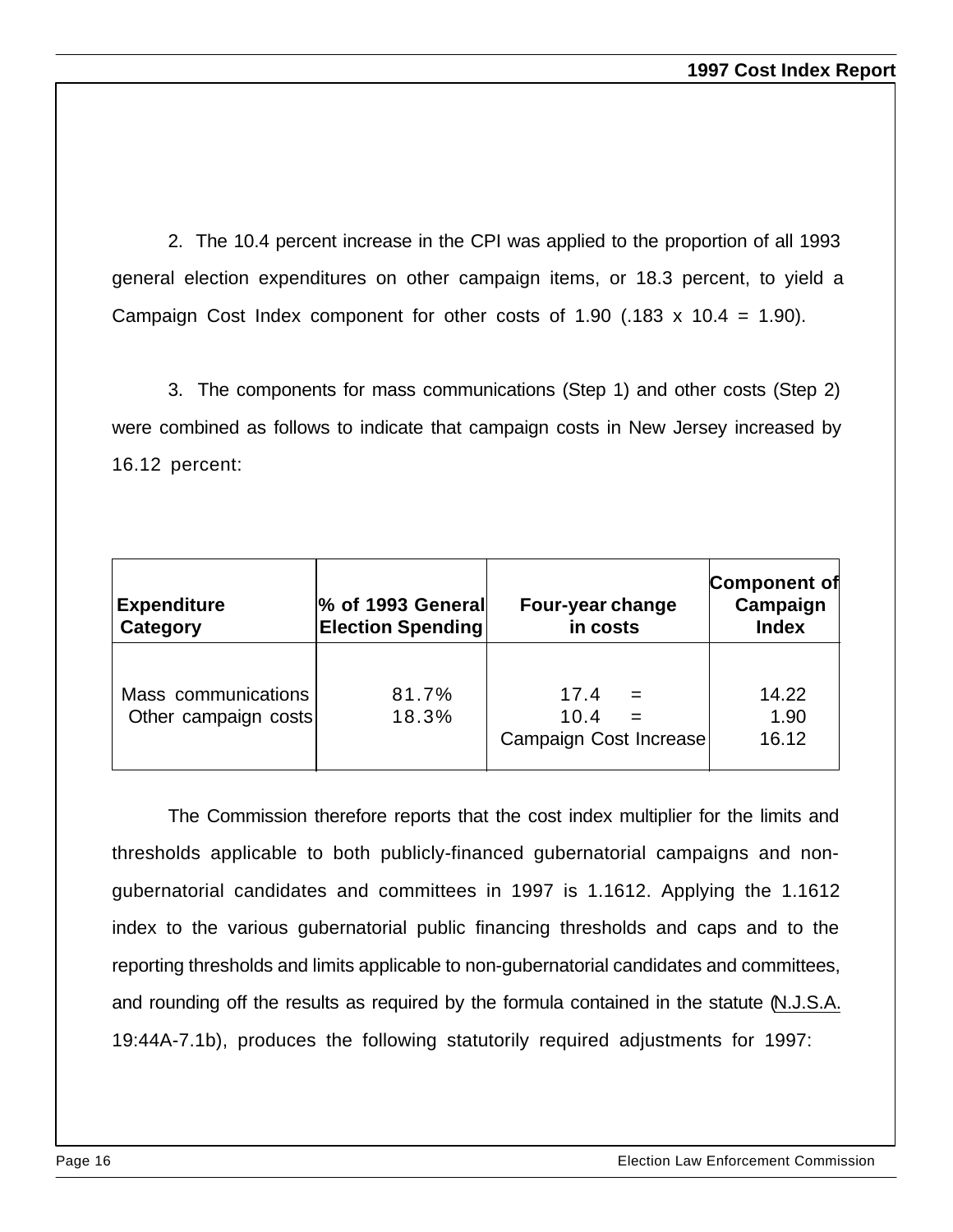**1997 Cost Index Report**

#### **GUBERNATORIAL ADJUSTMENTS**

| Limit/Threshold                | 1993<br><b>Amount</b> | Cost<br><b>Index</b><br><b>Multiplier</b> | <b>Sum</b>     | 1997<br><b>Rounded</b><br><b>Amount</b> |
|--------------------------------|-----------------------|-------------------------------------------|----------------|-----------------------------------------|
| <b>Contribution Limit</b>      | \$1,800               | 1.1612                                    | \$2,090.16     | \$2,100.00                              |
| <b>Qualification Threshold</b> | \$177,000             | 1.1612                                    | \$205,532.40   | \$210,000.00                            |
| Amount not Matched             | \$59,000              | 1.1612                                    | \$68,510.80    | \$69,000.00                             |
| <b>Primary Public Fund Cap</b> | \$1,600,000           | 1.1612                                    | \$1,857,920.00 | \$1,860,000.00                          |
| Primary Expenditure Limit      | \$2,600,000           | 1.1612                                    | \$3,019,120.00 | \$3,100,000.00                          |
| General Public Fund Cap        | \$3,900,000           | 1.1612                                    | \$4,528,680.00 | \$4,600,000.00                          |
| General Expenditure Limit      | \$5,900,000           | 1.1612                                    | \$6,851,080.00 | \$6,900,000.00                          |
|                                |                       |                                           |                |                                         |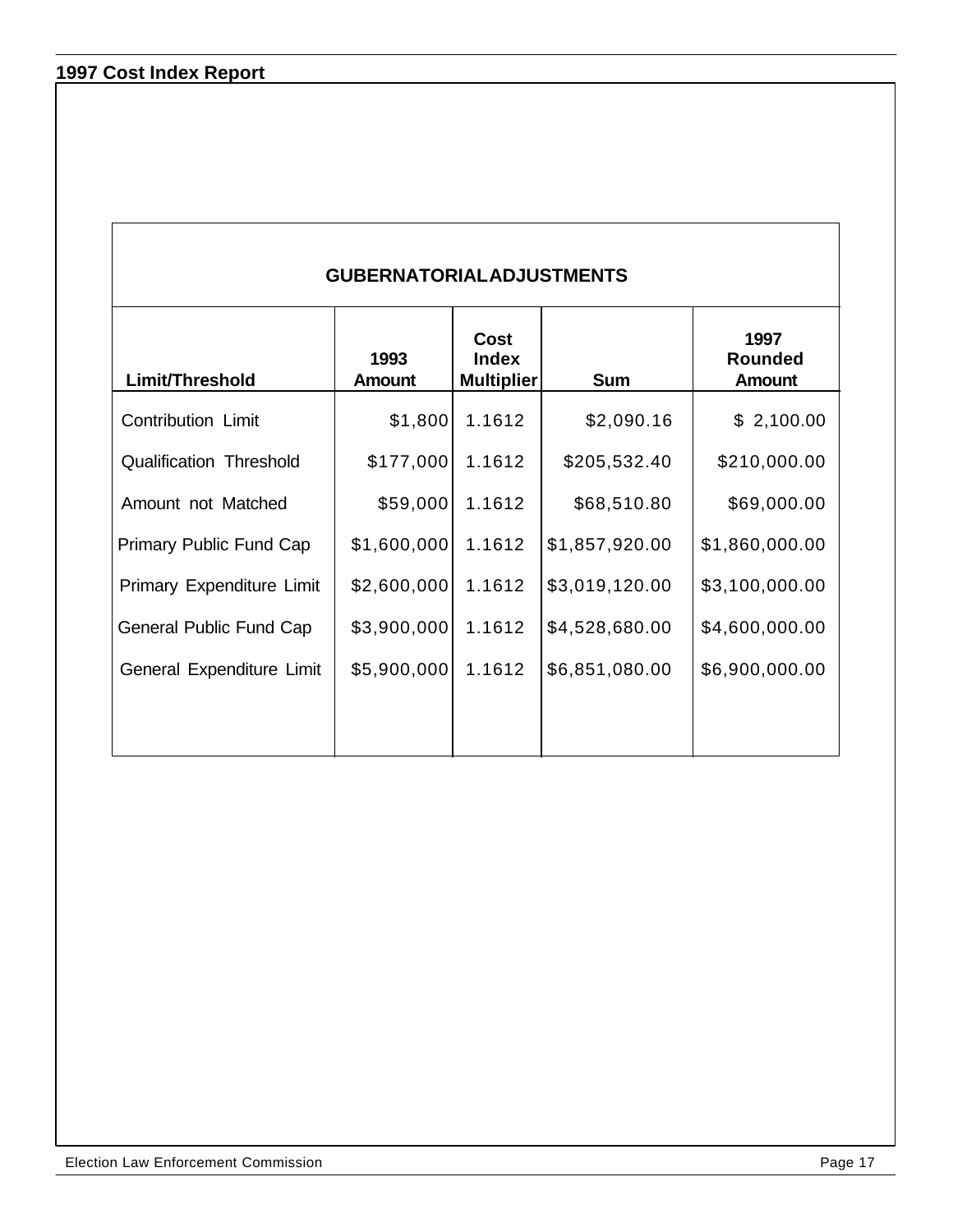#### **1997 ADJUSTMENTS FOR NON-GUBERNATORIAL CANDIDATES AND COMMITTEES**

| Limit/Threshold                                            | 1993 Amount   | <b>Cost Index</b><br><b>Multiplier</b> | <b>Sum</b>          | 1997 Rounded<br>Amount |
|------------------------------------------------------------|---------------|----------------------------------------|---------------------|------------------------|
| <b>Political Committee</b><br>Reporting Threshold          | \$1,000       | 1.1612                                 | \$1,161.20          | \$1,200                |
| Continuing Political<br>Committee<br>Reporting Threshold   | \$2,500       | 1.1612                                 | \$2,903.00          | \$3,000                |
| Contribution<br>Reporting Threshold                        | \$200         | 1.1612                                 | \$232.24            | \$300                  |
| 48-Hour Notice/<br>Contribution<br>Threshold               | \$500         | 1.1612                                 | \$580.60            | \$600                  |
| 48-Hour Notice/<br>Expenditure<br>Threshold                | \$500         | 1.1612                                 | \$580.60            | \$600                  |
| Joint Candidates<br>Committee                              | \$4,000       | 1.1612                                 | \$4,644.80          | \$4,700                |
| Thresholds                                                 | \$6,000       | 1.1612                                 | \$6,967.20          | \$7,000                |
| Form A-3 Threshold                                         | \$2,500       | 1.1612                                 | \$2,903.00          | \$3,000                |
| Form A-1 Threshold &<br>School Board/Write-In<br>Threshold | \$2,000       | 1.1612                                 | \$2,322.40          | \$2,400                |
| Independent Expenditure<br>Threshold                       | \$500         | 1.1612                                 | \$580.60            | \$600                  |
| Section 20.1 Penalties                                     | \$3,000/6,000 | 1.1612                                 | \$3,483.60/6,967.20 | \$3,500/7,000          |
| Section 22 Penalties                                       | \$3,000/6,000 | 1.1612                                 | \$3,483.60/6,967.20 | \$3,500/7,000          |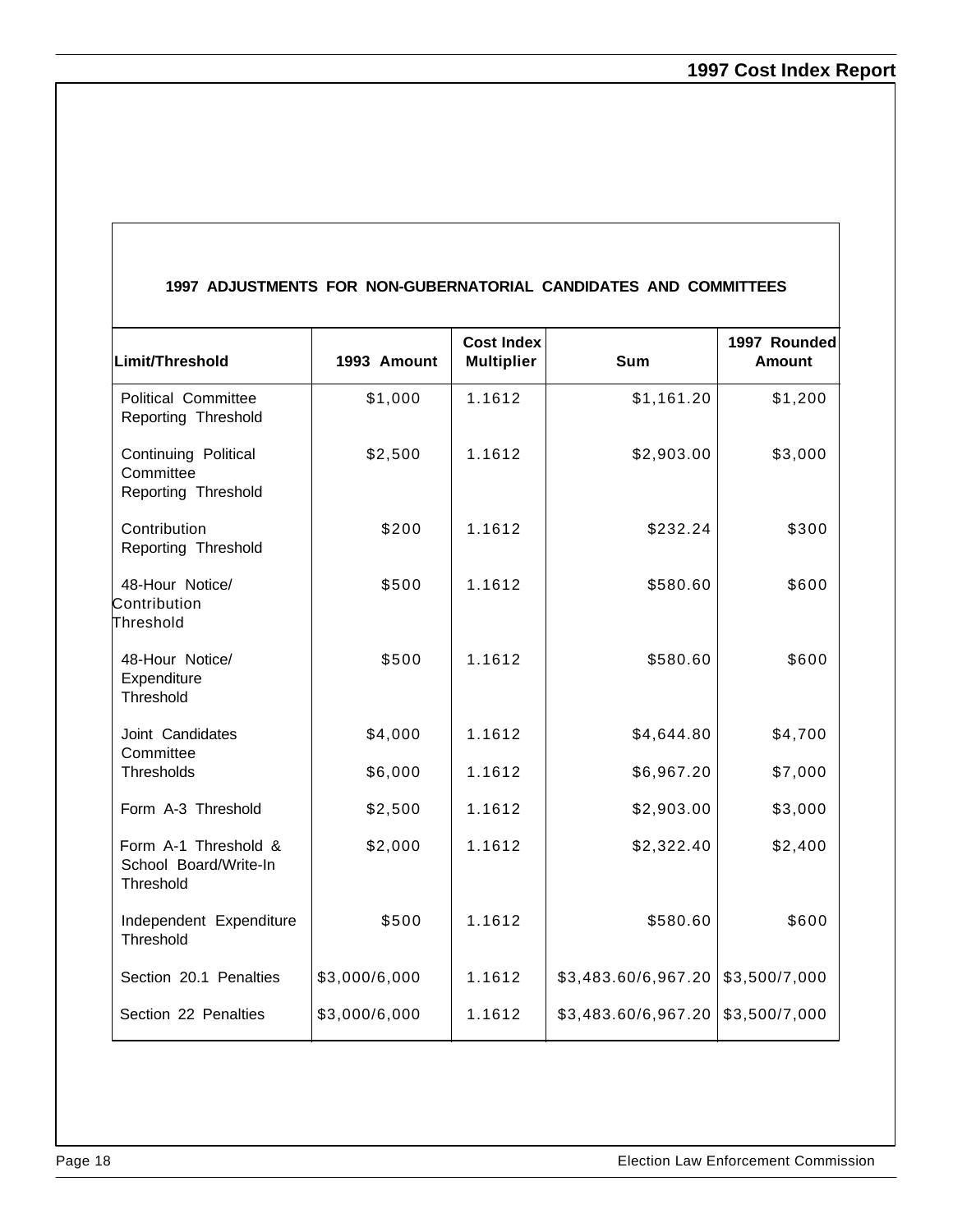#### **1997 Cost Index Report**

| NON-GUBERNATORIAL CONTRIBUTION LIMIT AMOUNT ADJUSTMENTS |                                        |             |                                      |  |  |
|---------------------------------------------------------|----------------------------------------|-------------|--------------------------------------|--|--|
| <b>1993 CONTRIBUTION</b><br><b>AMOUNT</b>               | <b>COST INDEX</b><br><b>MULTIPLIER</b> | <b>SUM</b>  | <b>1997 ROUNDED</b><br><b>AMOUNT</b> |  |  |
| \$1,500                                                 | 1.1612                                 | \$1,741.80  | \$1,800                              |  |  |
| \$5,000                                                 | 1.1612                                 | \$5,806.00  | \$5,900                              |  |  |
| \$25,000                                                | 1.1612                                 | \$29,030.00 | \$30,000                             |  |  |
| \$50,000                                                | 1.1612                                 | \$58,060.00 | \$59,000                             |  |  |
|                                                         |                                        |             |                                      |  |  |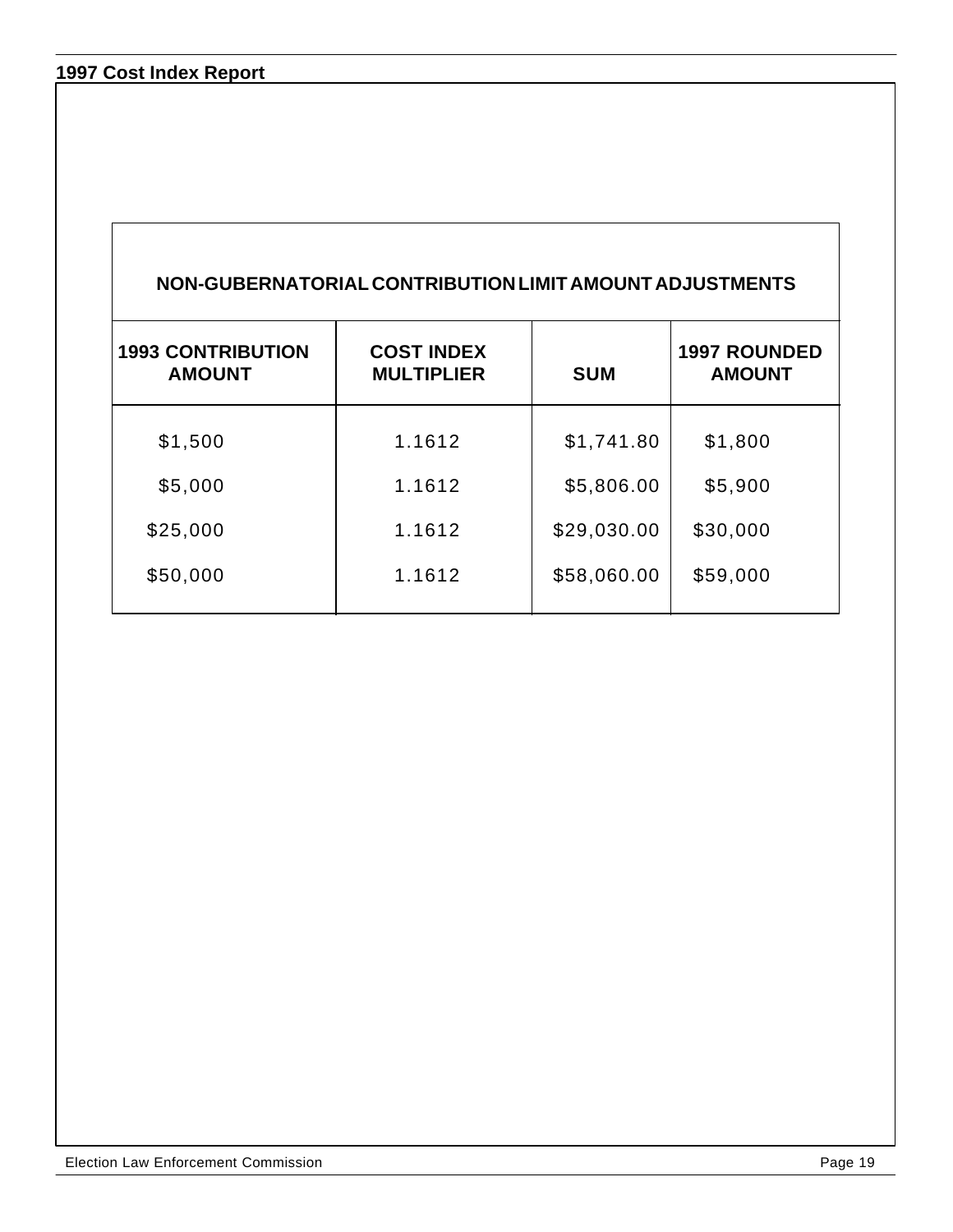### **PUBLIC COMMENTS CONCERNING THE PROPOSED 1997 COST INDEX ADJUSTMENTS**

The Commission proposed the 1997 adjustments to the limits and thresholds in the Act in the form of amendments to its regulations. The 1997 proposed amendments represent the first time that the cost index changes affect non-gubernatorial candidates and committees and the second adjustment of the gubernatorial limits.

As part of the adoption process for the proposed regulations, the Commission conducted a hearing on October 22, 1996, to provide an opportunity for public comment. The following five individuals presented oral and written testimony concerning the Commission's proposed regulations to implement the 1997 campaign cost adjustments: Dorothy Dunfee, Campaign Finance Reform Specialist, League of Women Voters of New Jersey; Honorable Reed Gusciora, Assemblyman, 15th Legislative District; Curtis Fisher, Program Director, New Jersey Public Interest Research Group; Dennis Jaffe, Executive Director, New Jersey Common Cause; and, Thomas Byrne, Chairman, New Jersey Democratic State Committee.

The five commenters were generally opposed to the adjustments and focused their attention on the increases in contribution limits. They expressed the common theme that there is already too much money in the political system and therefore the campaign cost index adjustments proposed by the Commission, including the increased contribution limits, are too high.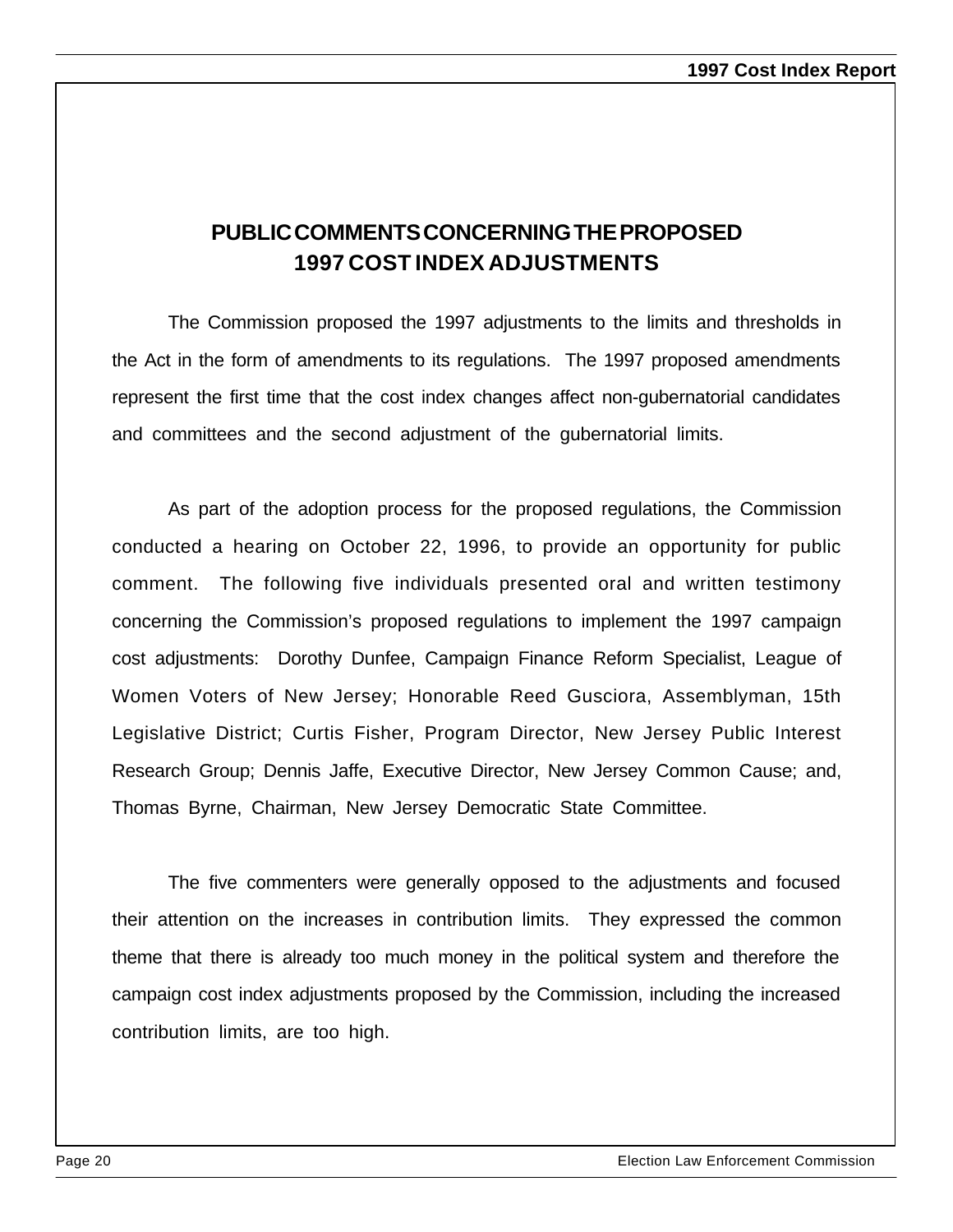Ms. Dunfee noted the "escalating costs of campaigns,"**<sup>9</sup>** and asked specifically that contribution limits to legislative leadership committees not be increased. Ms. Dunfee acknowledged that in its July, 1996 White Paper entitled "State Parties and Legislative Leadership Committees: An Analysis 1994-1995," the Commission recommended that the contribution limit to legislative leadership committees be lowered from \$25,000 per year to \$10,000 per year.**10** It should be noted that the same White Paper also recommended that the annual contribution limit to a state political party committee be lowered from \$25,000 to \$15,000.**11** Ms. Dunfee specifically urged the Commission to either eliminate the legislative leadership committees created by the Act (N.J.S.A. 19:44A-3s and 10.1) or reduce fundraising by such committees.

Assemblyman Gusciora indicated that any increase in the contribution limits would "guarantee more expensive races in 1997."**12** He advised the Commission that the Clean Elections Act of 1996, legislation he introduced with Assemblywoman Loretta Weinberg (37th Legislative District), would, among other changes, cap contributions at \$250 and eliminate legislative leadership committees.

Mr. Jaffe requested that the Commission move to eliminate the leadership committees, repeal the cost index adjustments, and characterized as "pernicious" the Commission's proposed increased contribution limits to leadership committees and party committees.**13** Mr. Jaffe also commented that the proposed adjustment from \$200 to \$300 of the threshold amount for reporting of contributions would have the undesirable effect of reducing disclosure of contribution information provided to the public on reports required to be filed with the Commission.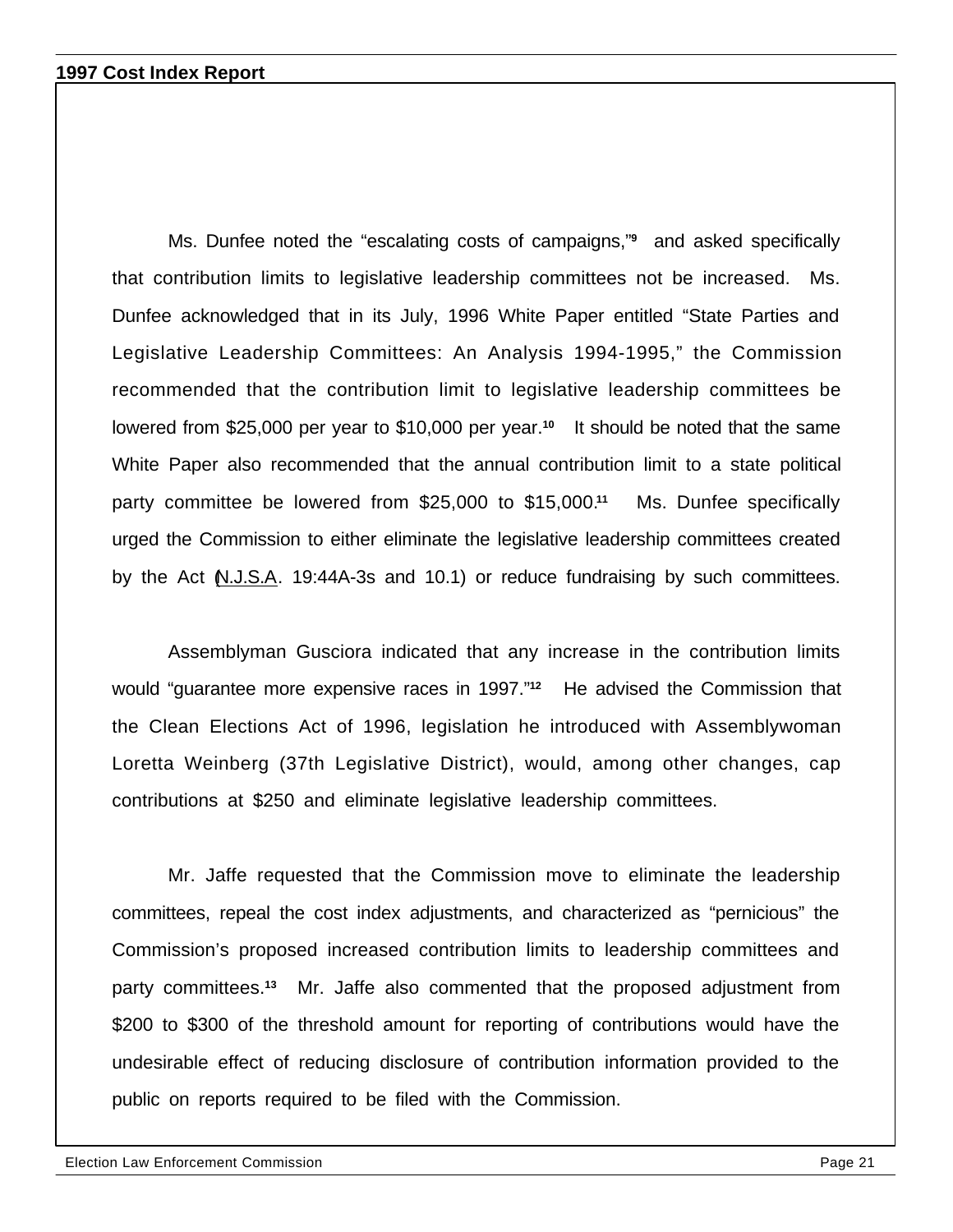Mr. Fisher commented that the increased contribution reporting threshold would result in larger contributions to candidates and committees because contributors want to have their contributions publicly disclosed on reports. He commended the Commission for following the law requiring the cost index adjustments, and indicated his belief that the increased limits and thresholds would act as an incentive for citizens to become involved in changing the campaign financing system.**<sup>14</sup>**

Mr. Byrne suggested that the Commission not implement the cost adjustment process for 1997 and instead freeze the limits and thresholds at current levels because there is more money than necessary in campaign financing. He noted that political "soft money" is in need of reform and that independent expenditures are being abused in campaigns.**<sup>15</sup>**

#### **COMMISSION RESPONSES TO THE PUBLIC COMMENTS**

1. THE 1997 COST ADJUSTMENT PROCESS MUST BE IMPLEMENTED. At the time of the hearing, the Commission noted that the quadrennial campaign cost adjustment process is statutorily-mandated. N.J.S.A. 19:44A-7.1 and 7.2 require that the cost index be calculated by December 1st of each year preceding a gubernatorial election, that the limits and thresholds be rounded pursuant to the statutory formula, and that the results be reported to the Legislature by December 15th.

The Commission believes that to defy the specific statutory mandate and to refuse to implement or delay implementation of the cost adjustment process, as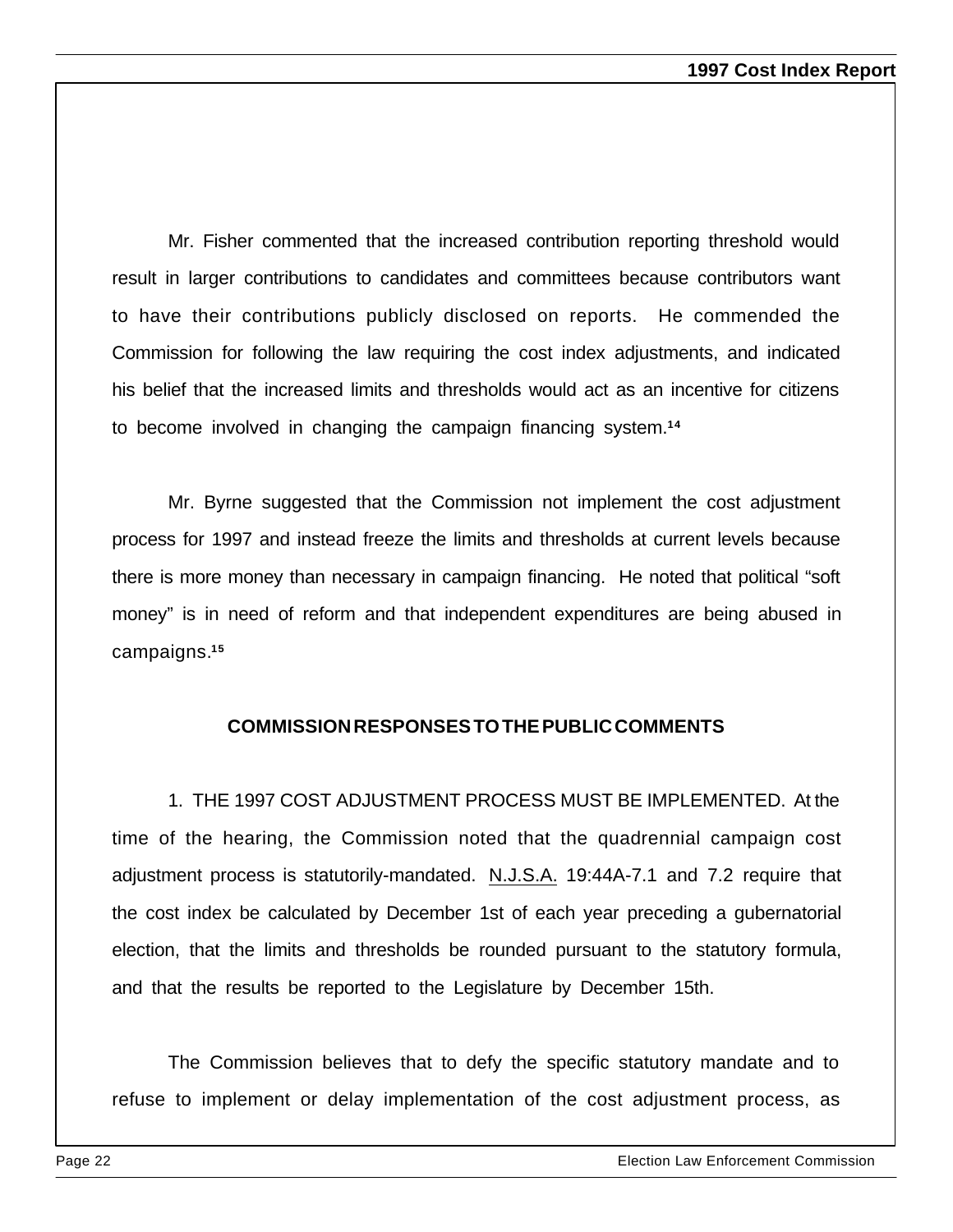suggested by several commenters, is contrary to its responsibilities as an agency of government. In addition, such an action would be perilous because the unadjusted limits and thresholds might become the subject of a legal challenge during the course of an election. The Commission must not expose candidates, treasurers, and committees to uncertain rules which may change in mid-election. Gubernatorial and nongubernatorial participants in New Jersey elections must know in advance and with certainty the rules that govern their candidacies.

The purpose of the quadrennial inflationary cost adjustment process, as expressed by the Commission in urging its adoption, was to enable the gubernatorial public financing program to "keep pace with inflationary trends"**16** and to introduce certainty into the gubernatorial election process because the Commission would be responsible for implementing the automatic adjustments. Candidates would no longer have to rely on the legislative process to adjust the gubernatorial limits and thresholds for inflation. This rationale now applies equally to non-gubernatorial candidates and committees which have since 1993 been subject to contribution limits and which must know in advance of an election the rules which they must observe.

The Commission strongly believes that it must obey the mandate of the Act and must implement the adjustment process for 1997. To do otherwise would introduce chaos into the 1997 elections and thwart the Commission's express goal that New Jersey campaigns keep pace with the economic factors applicable specifically to candidates and committees. The Commission therefore recommends that any changes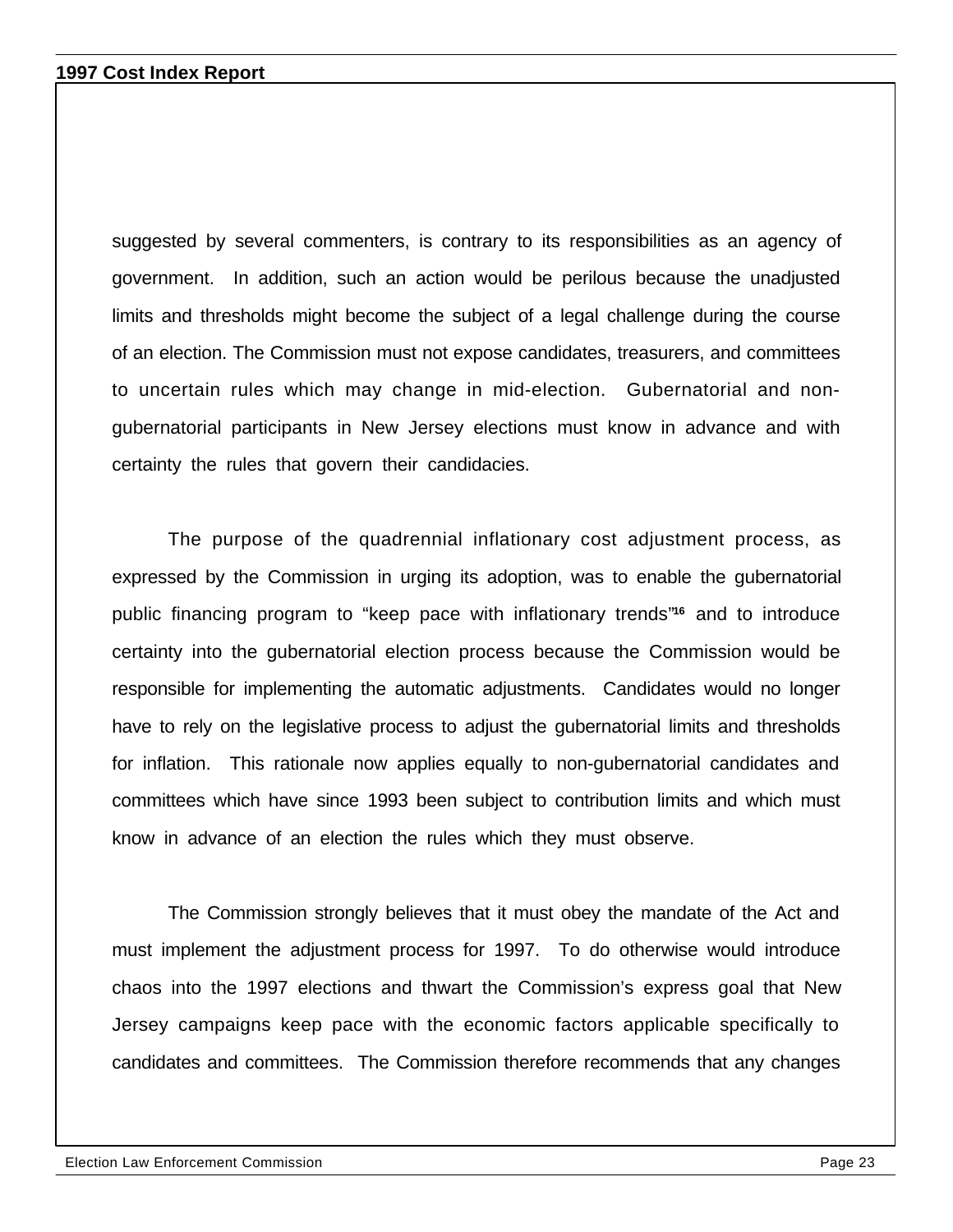which may be contemplated by the Legislature to the campaign cost adjustment process be studied and enacted during the next two years for application to elections in 2001. The Commission further recommends that the Legislature consider whether or not a different campaign cost index calculation, less reliant on media cost changes, is more appropriate for non-gubernatorial candidates and committees which spend less money on statewide media purchases.

2. REDUCE THE MAXIMUM CONTRIBUTION TO A LEGISLATIVE LEADERSHIP COMMITTEE. Several of the commenters recommended that legislative leadership committees be eliminated or that the contribution limit to them be reduced. The four legislative leadership committees are statutorily-created entities and are established by the Senate President and Senate Minority Leader and by the Speaker of the General Assembly and the Assembly Minority Leader. The contribution limit to a legislative leadership committee established in the 1993 amendments to the Act is \$25,000 per contributor per year. The 1997 adjustments increase that limit to \$30,000.

In its recently-issued White Paper, "State Parties and Legislative Leadership Committees: An Analysis 1994-1995," the Commission studied the receipt and expenditure activity of the leadership committees and the State political party committees. The study concluded that rather than abolishing the leadership committees, the law should be modified concerning contributions to them.**17**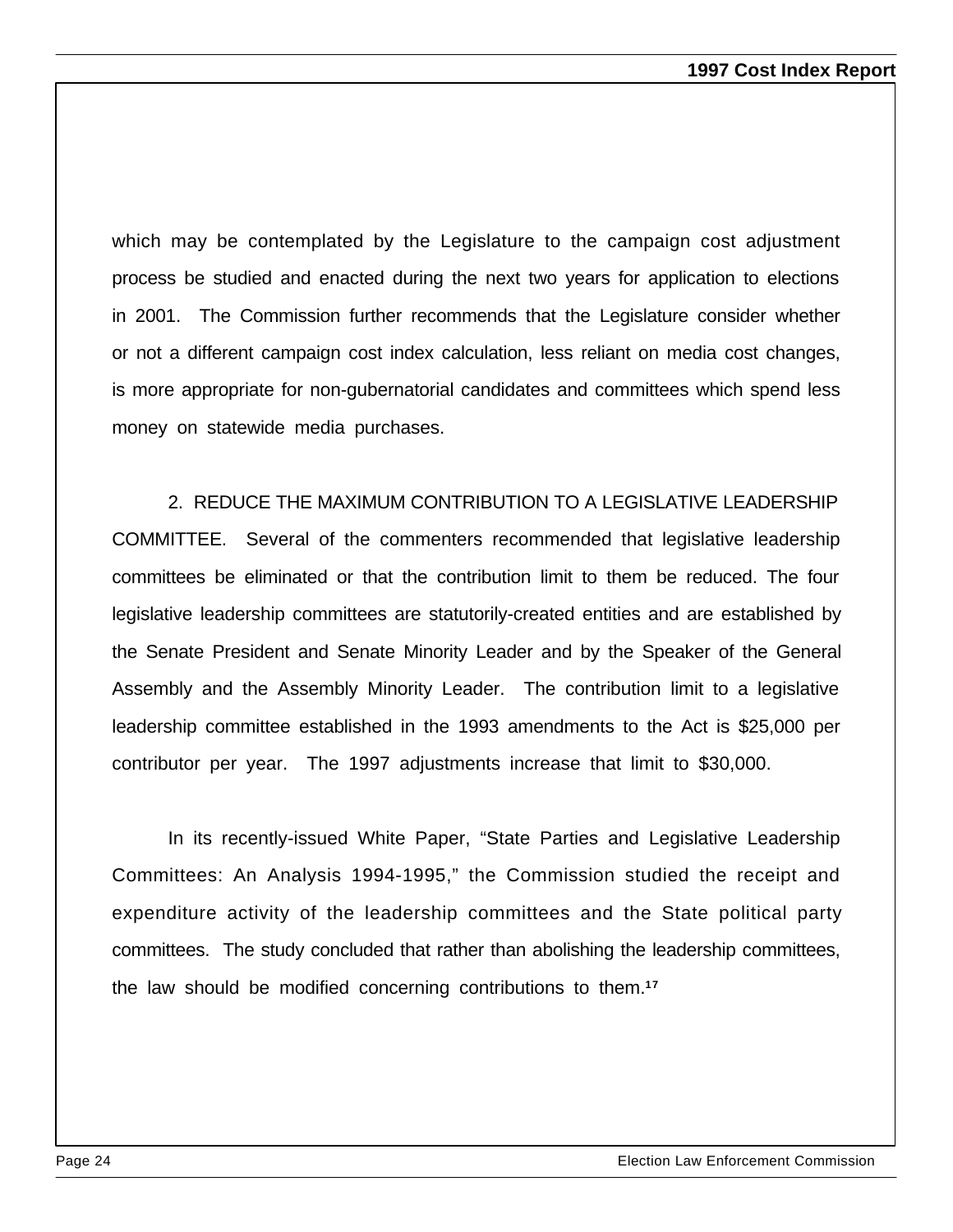#### **1997 Cost Index Report**

The Commission recommended that:

The contribution limit vis-a-vis contributions to the legislative leadership committees be lowered to \$10,000 per year [from \$25,000 per year]. Because approximately 98 percent of all contributions to these committees were in amounts of \$10,000 or less, it appears that such a change would not hinder fundraising in the least thereby protecting free speech.**<sup>18</sup>**

The Commission therefore does not recommend elimination of the statutorilycreated legislative leadership committees as suggested by the commenters. Rather it recommends that the Legislature consider lowering the maximum contribution permitted to the leadership committees to \$10,000, to be subject to the cost adjustment process in the future.

3. MODIFY THE ROUNDING OF LIMITS AND THRESHOLDS OF \$1,000 OR LESS. One commenter expressed his belief that adjustment of the contribution reporting threshold from \$200 to \$300 would reduce public disclosure of contributor information. The Commission notes that the first calculation of the NJCCI in 1993 applied only to the limits and thresholds for gubernatorial campaigns. The lowest amount adjusted in 1993 was the contribution limit to a gubernatorial candidate which increased from \$1,500 to \$1,800. The 1993 amendments to the Act established the first contribution limits to non-gubernatorial New Jersey candidates and committees. The amendments also required that in 1997 for the first time the limits and reporting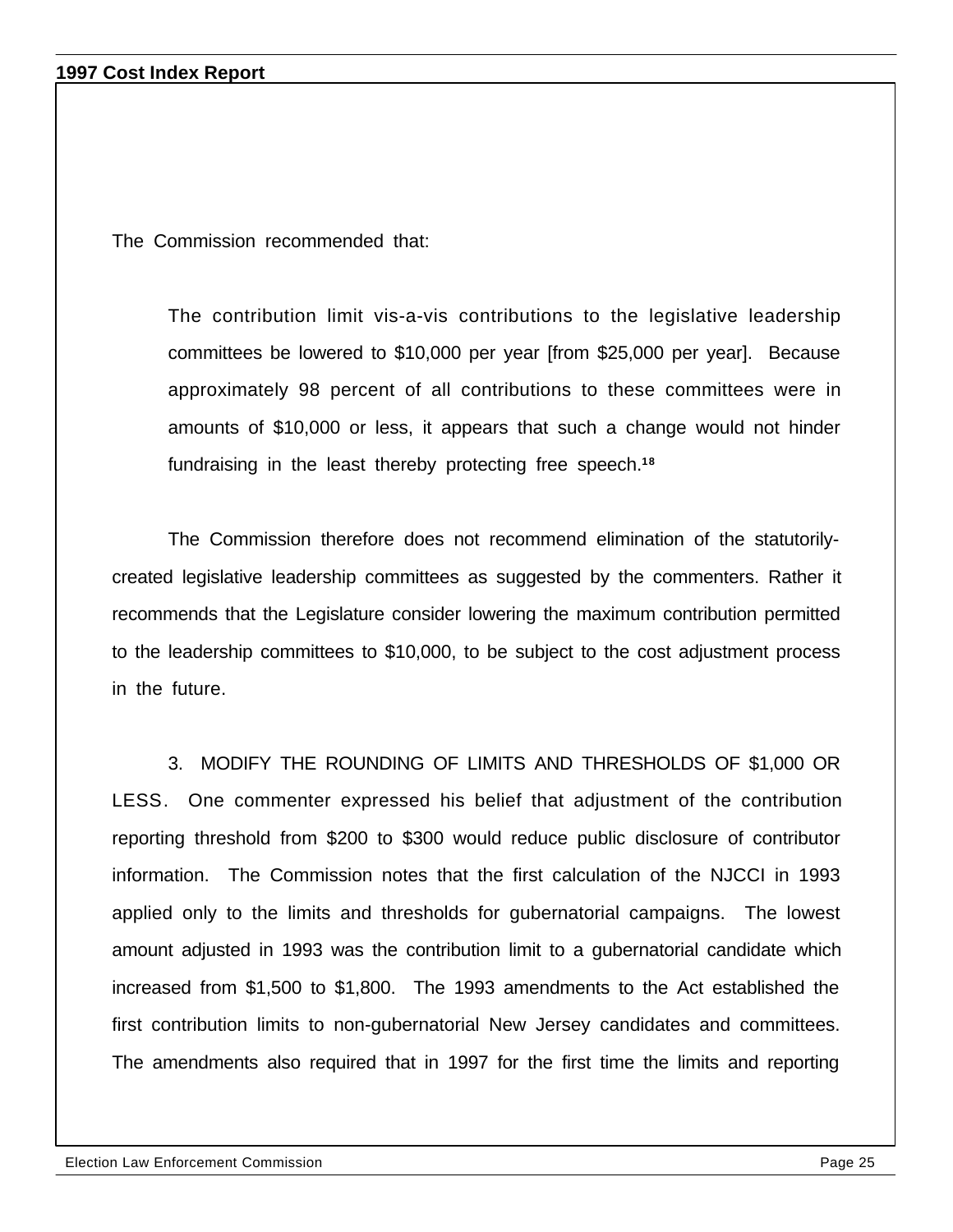thresholds for non-gubernatorial candidates and committees be adjusted, including amounts as low as the \$200 contribution reporting threshold.

The statutory rounding provisions of the Act (N.J.S.A. 19:44A-7.1b) specify that if an adjusted amount is less than \$20,000 and not an exact multiple of \$100, the adjustment be rounded to the next higher exact multiple of \$100. The Commission believes that this mandated rounding process should be modified when applied to reporting thresholds in the Act of \$1,000 or less. The Commission recommends that where application of the NJCCI to a limit or threshold of \$1,000 or less produces an adjusted amount in an increment of \$50 or less, no upward adjustment should be made. For example, application of the 1997 NJCCI (1.1612) to the existing \$200 contribution reporting threshold results in a product of \$232.24 (\$200 x 1.1612). Under the current statutory rounding formula, the \$200 threshold is required to be adjusted to \$300, the next higher exact multiple of \$100. Use of the Commission's recommendation would result in no upward adjustment of the \$200 contribution reporting threshold for 1997 because the product of \$232.24 (\$200 x 1.1612) is an increment of \$50 or less.

The Commission believes, however, that there must be a mechanism to ensure that limits and thresholds in the Act of \$1,000 or less are not completely excluded from the adjustment process because a \$50 increment is never reached. It would take a quadrennial campaign cost inflation rate of approximately 25.1 percent in a single fouryear period to require upward adjustment of the existing \$200 contribution reporting threshold (\$200 x 1.251 = \$250.20). It is entirely possible that campaign inflation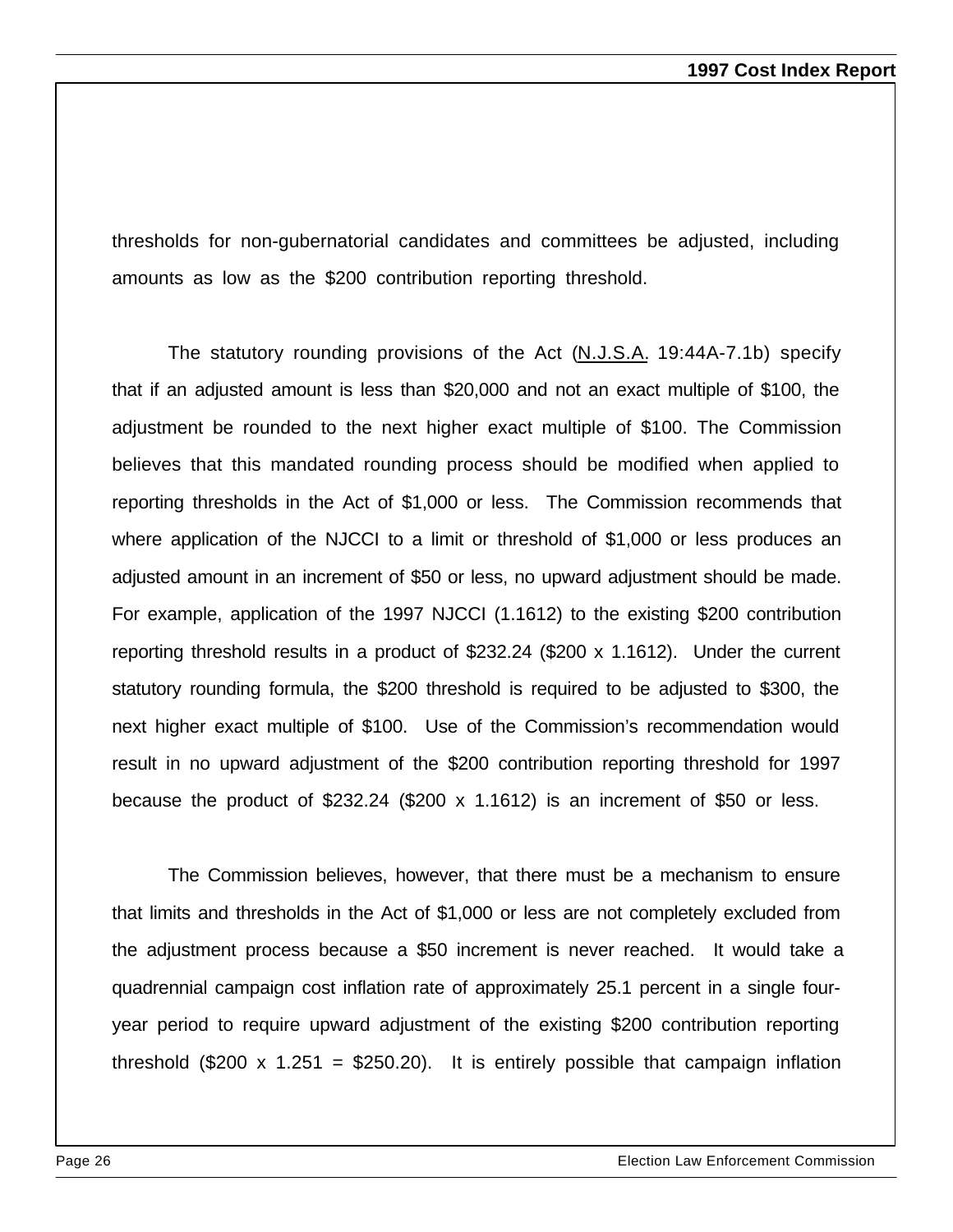in a four-year period will not exceed 25.1 percent, but that it will exceed that amount in an eight-year period. In fact, by the Commission's calculations, campaign costs rose by 17.91 percent from 1988 to 1992 and by 16.12 percent from 1992 to 1996, resulting in a combined rate of 34.03 percent.

Therefore, the Commission recommends that the next quadrennial adjustment of a limit which was not adjusted in the prior cycle use as its base the unadjusted product of the immediately preceding campaign cost index calculation. For example, assuming an identical campaign cost multiplier for the 2001 adjustment (1.1612), and calculating the adjustment from the unadjusted \$232.24 base established in 1997, the contribution reporting threshold would be adjusted to \$300 for 2001 because the product is greater than a \$50 increment  $(\$232.24 \times 1.1612 = \$269.68)$ .

The Commission believes that this correction to the rounding process for amounts of \$1,000 or less will achieve the goal of keeping pace with inflationary changes in the economy without requiring disproportionate adjustments to the lower limits and thresholds in the Act. The Commission also recommends that the Legislature examine the impact of the rounding provisions in N.J.S.A. 19:44A-7.1b upon the limits and thresholds in the Act for non-gubernatorial candidates and committees to determine whether or not further modification of the rounding process is warranted.

4. THE ACT AND COMMISSION REGULATIONS ADDRESS "Soft Money" AND INDEPENDENT EXPENDITURES. One commenter called for reform of "soft money"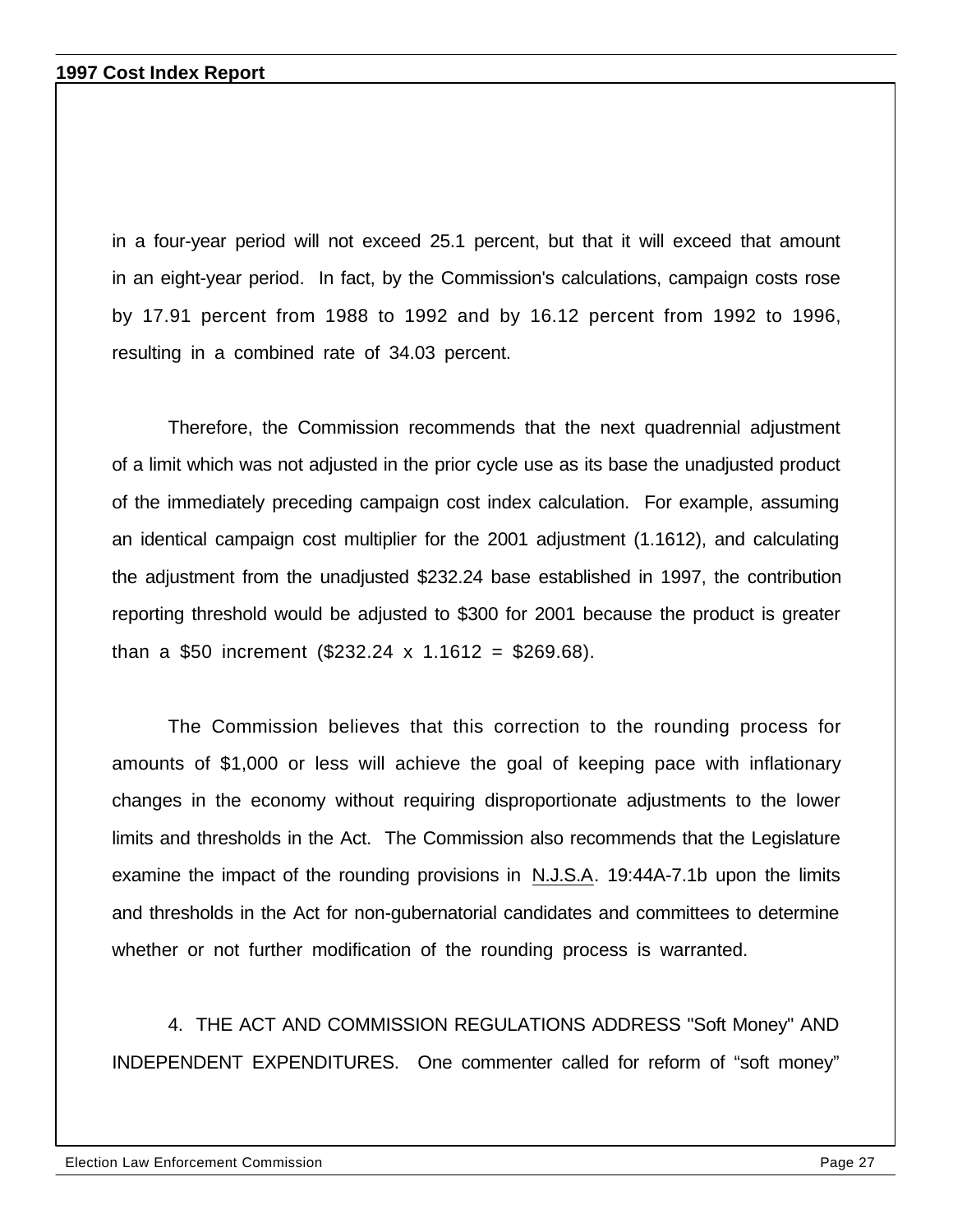contributions and independent expenditures. "Soft money" generally refers to unlimited contributions to national political parties by entities which may be prohibited from contributing to candidates. These contributions are used by the national parties for party building activities which may benefit the parties' candidates. Independent expenditures are expenditures made by a person or entity to support or defeat a candidate which are made without the cooperation or prior consent of or without consultation with a candidate.

The Commission notes that New Jersey law already affords protection from the flow of unrestricted "soft money" to the State political party committees. All contributions from individuals, corporations, unions, associations, candidate committees, joint candidates committees, political committees, continuing political committees, and national party committees to the New Jersey Democratic and Republican State Committees are subject to statutory limits. Moreover, the Commission in its July, 1996 White Paper has recommended lowering these limits.

The Commission also notes that the amendments to its regulations adopted for application to the 1997 gubernatorial general election prohibit political party committees and legislative leadership committees from making independent expenditures to support or defeat a gubernatorial candidate. In proposing these amendments, the Commission reasoned that if independent expenditures by political party committees and legislative leadership committees were possible, the legislative objective of establishing uniform expenditure limits for all publicly-financed candidates in a gubernatorial general election might be circumvented.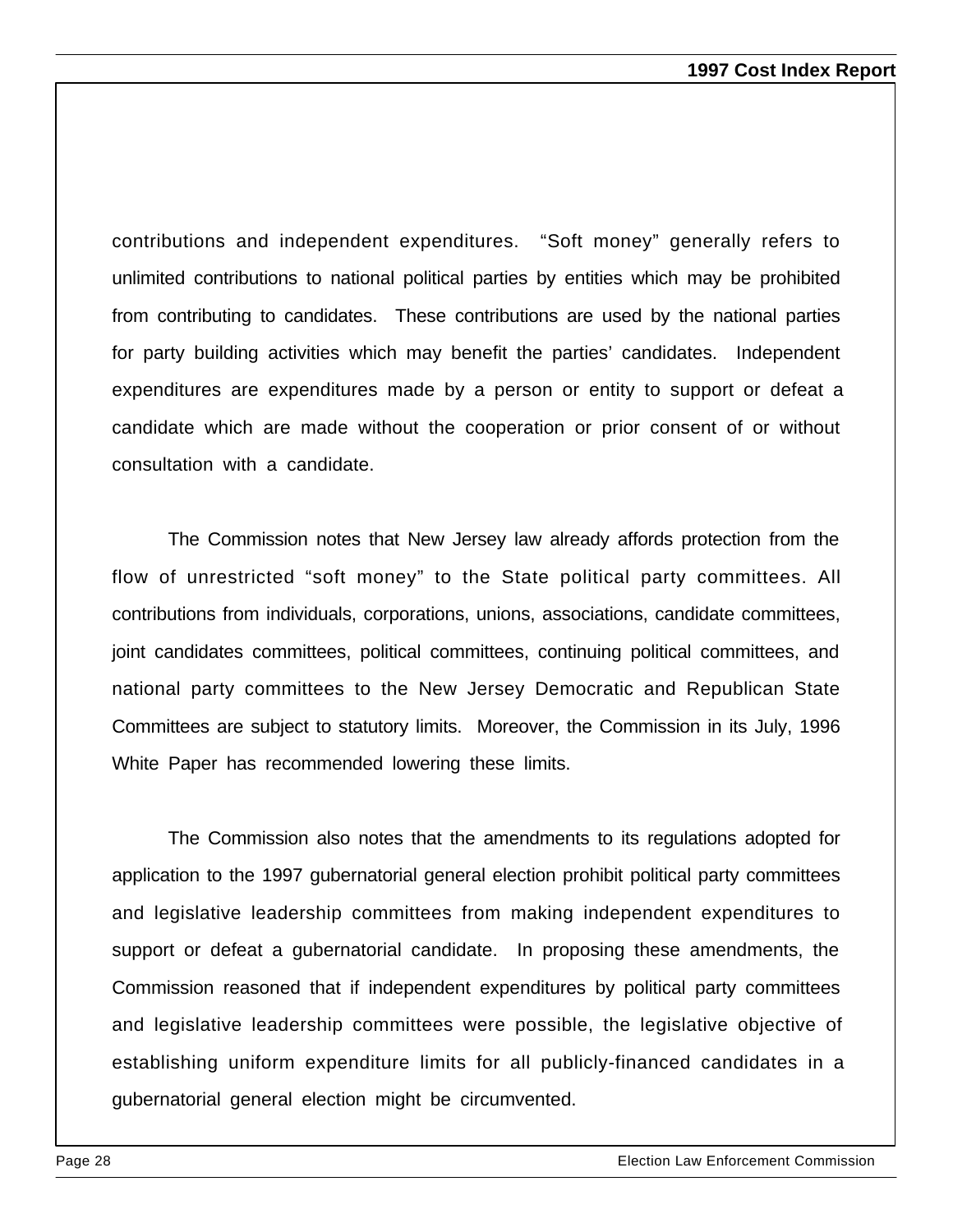## **CONCLUSION AND RECOMMENDATIONS**

The Commission recommends implementation of the 1997 campaign cost adjustments described in this report because it perceives them as statutorily mandated. Further, the adjustments introduce "certainty and financial responsiveness" into the gubernatorial election process**19** and now serve the same important goals for nongubernatorial candidates and committees.

The Commission believes that it is too late at this date to attempt to amend the pertinent statutory provisions for the 1997 elections.

As a result of the public comments received and its experience in examining New Jersey elections and in administering the cost adjustment process, the Commission recommends consideration of the following:

1. Any changes to the NJCCI process for the 2001 elections should be implemented by the end of 1999 to provide adequate time for evaluation and public response. The Legislature may wish to determine whether or not a different campaign cost index calculation, less reliant on media costs, is more appropriate for application to non-gubernatorial candidates and committees.

2. The statutory rounding process as applied to limits and thresholds in the Act of \$1,000 or less should be modified to require adjustment only where the increment exceeds \$50. Review by the Legislature of the effect of the statutory rounding process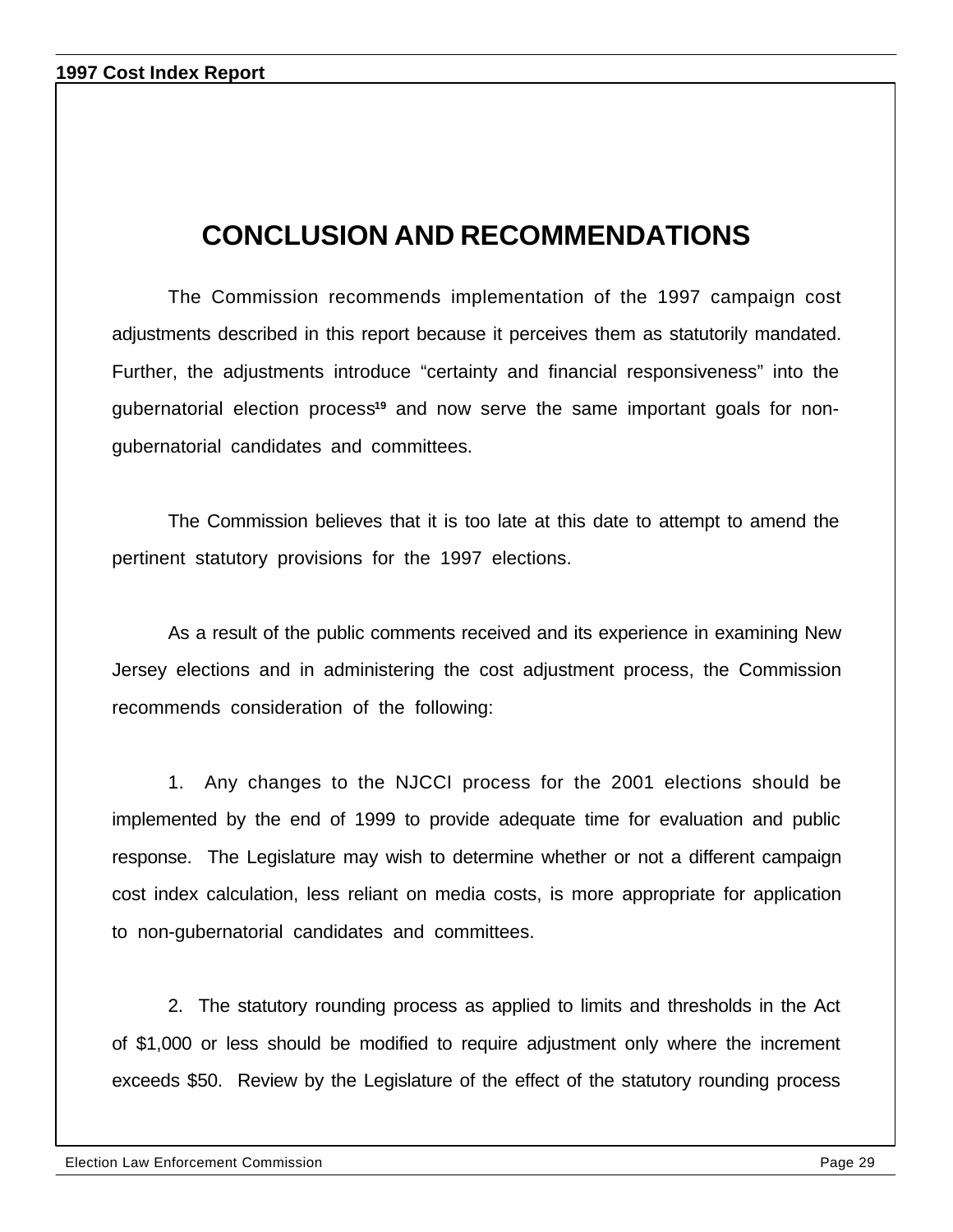as applied to all the limits and thresholds for non-gubernatorial candidates and committees may be warranted.

3. As described in detail in the Commission's July, 1996 White Paper, the Legislature should consider reducing the maximum contribution permitted to the legislative leadership committees from \$25,000 to \$10,000 to be adjusted by the campaign cost index in the future, and should also consider adjustment of the limit to the State Party Committees from \$25,000 to \$15,000.

4. All the contribution limits currently in effect should be reviewed by the Legislature prior to the 1999 elections to determine whether or not the present limits could be lowered without harming the balance between protecting the government from the potential of corruption and maintaining First Amendment rights of free speech. Because of recent actions by the court system, it may be necessary to provide public financing to reduce significantly the current limits.

The campaign cost adjustment process was first proposed by the Commission as an improvement to New Jersey's nationally-recognized gubernatorial public financing program. Its expansion to non-gubernatorial candidates and committees has kept the New Jersey campaign finance system at the forefront of national campaign finance reform. The Commission again welcomes the opportunity to offer this report and to contribute to New Jersey's reputation for advances in election financing reform.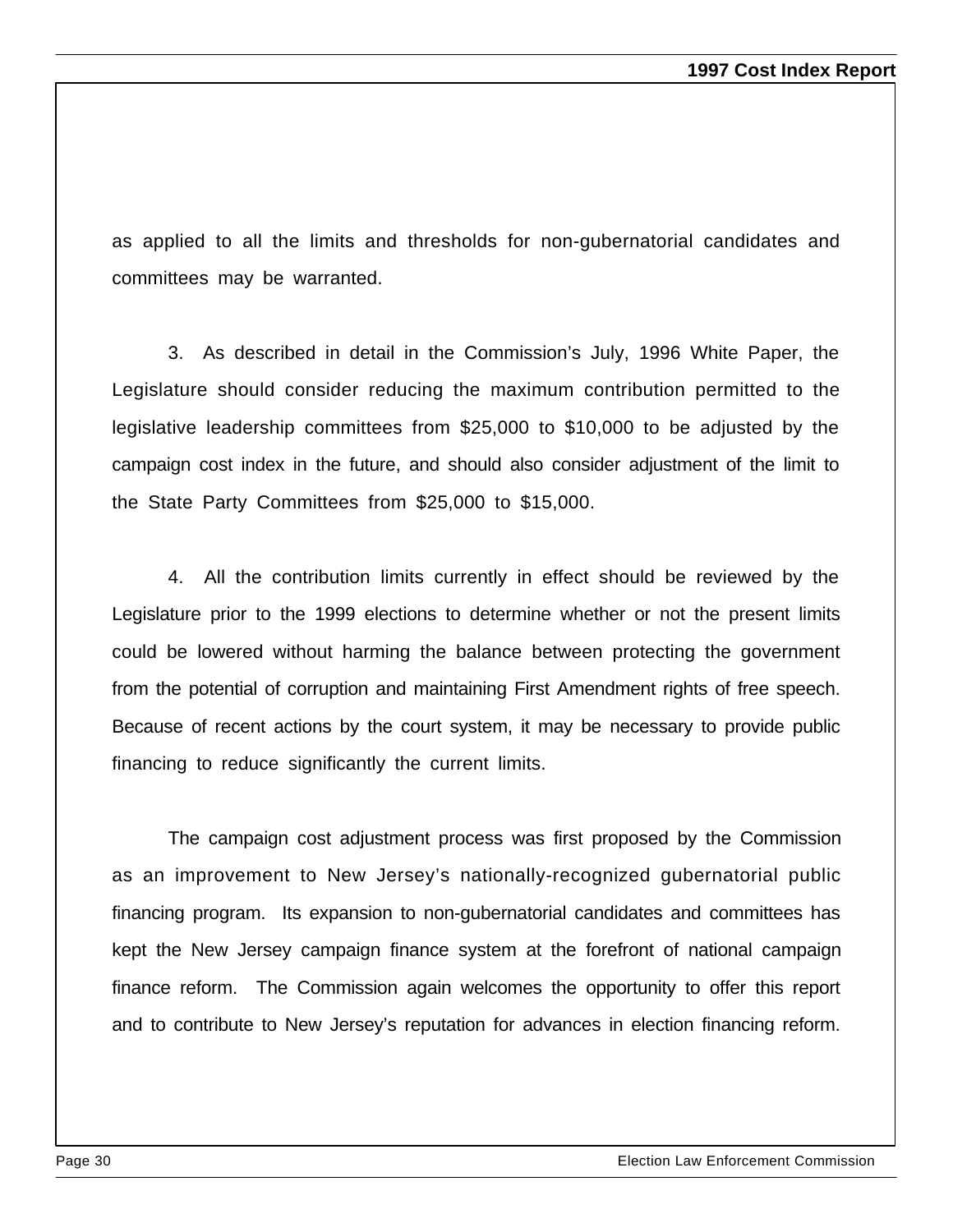**1997 Cost Index Report**

## **NOTES**

- 1 . ELEC, "1993 Gubernatorial Cost Index Report," (December, 1992) p. 3.
- 2 . ELEC, "Gubernatorial Cost Analysis Report," (June, 1988) p. 23.
- 3 . ELEC, "Analysis of Costs of Election Campaigning and Recommendations for Altering Contribution and Expenditure Limits for Gubernatorial Elections," (May, 1984) p. 7.
- 4 . Op. cit., "Cost Analysis Report," p. 20.
- 5 . McCann-Erickson Inc., New York City, New York, Media Cost-Per-Thousand Indexes, Table III, April, 1996.
- 6 . United States Bureau of Labor Statistics Monthly Index Numbers All Urban Consumers, as maintained by New Jersey Department of Commerce and Economic Development, Office of Economic Research, Trenton, New Jersey.
- 7 . Op. cit., "1993 Report," pp. 12-13.
- 8. Op. cit., "Cost Analysis Report," p. 23.
- 9 . Transcript of "Hearings Concerning Proposed Amendments to Commission Regulations to Implement Inflationary Campaign Cost Adjustments for Gubernatorial and Non-gubernatorial Candidates and Committees and Other Changes," October 22, 1993, p. 7.
- 10. ELEC White Paper, "State Parties and Legislative Leadership Committees: An Analysis 1994 - 1995," (July, 1996) p. 70.
- 11. Ibid., p. 73
- 12. Statement by Assemblyman Reed Gusciora to the Election Law Enforcement Commission, October 22, 1996, p.1.
- 13. Op. cit., Transcript, p. 26.